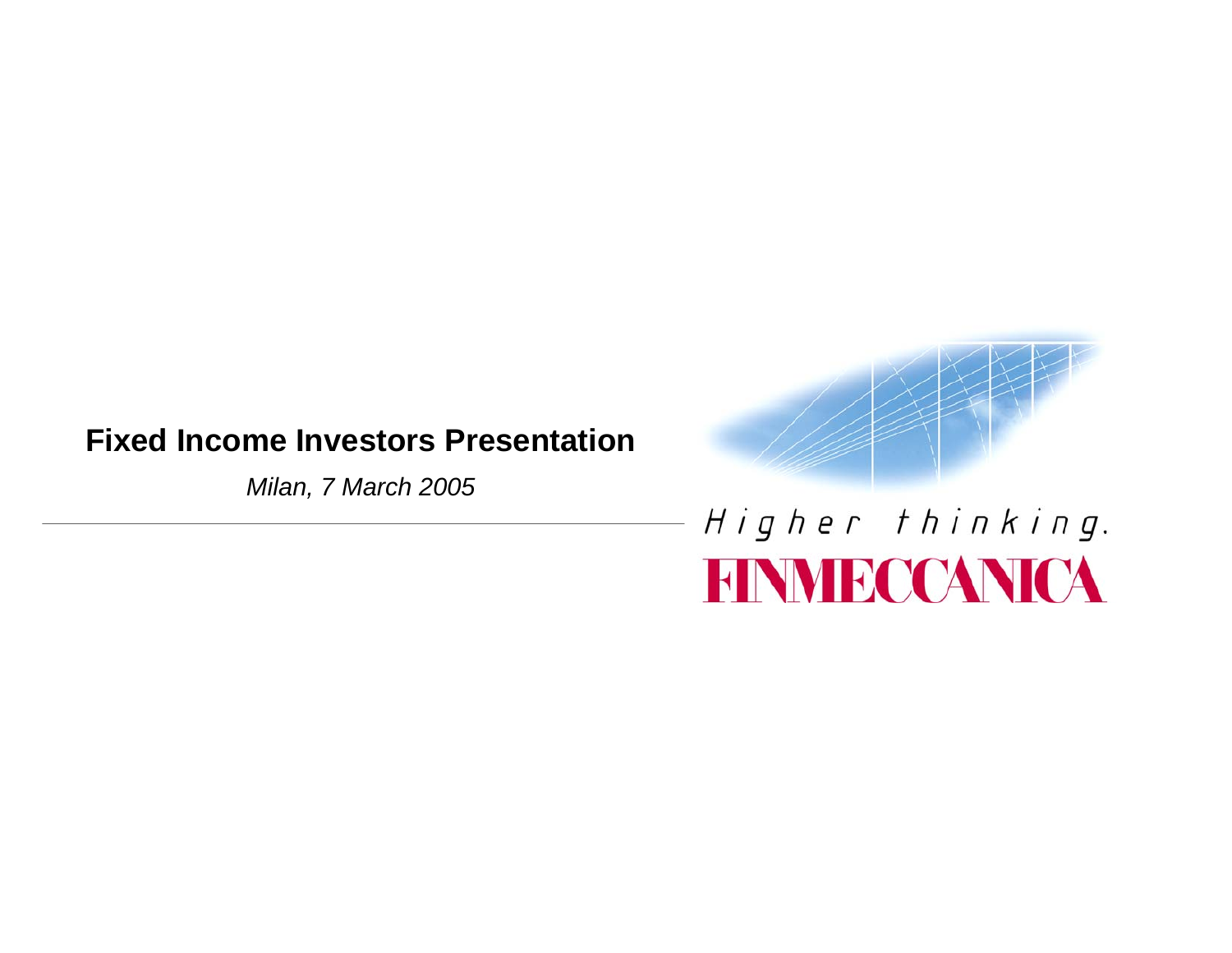## **Executive Summary**

- ¾ Finmeccanica is a leading European A&D group with high technology expertise and synergic activities in the Aerospace, Defence and Security sectors
- $\blacktriangleright$  Finmeccanica plays leading roles in major European programmes and projects in the Aerospace, Defence and Security sectors, contributing its own exclusive design, development and production competence
- $\blacktriangleright$  Finmeccanica´s current acquisition strategy is designed to focus the group activities on core profitable and cash flow predictable A&D segments
	- Г Leverage multi-business technologies/competencies in Aerospace, Defence and Security sectors
	- Г Enlarge Client base by increasing exposure to UK defence budget
	- г De-consolidate non-core businesses in the Transport and Energy sectors
	- Unwind helicopter and defence electronic JVs
- ¾ Finmeccanica is committed to maintain low gearing and a solid BBB or better credit rating
	- г Conservative financial management
	- Firm adherence to a strong and lean balance sheet
	- Г Long average debt maturity
	- Г Sources of financial flexibility, including asset disposals
- ¾ Stable ownership structure (Italian Ministry of Economy and Finance owning no less than 30% of the share capital)

1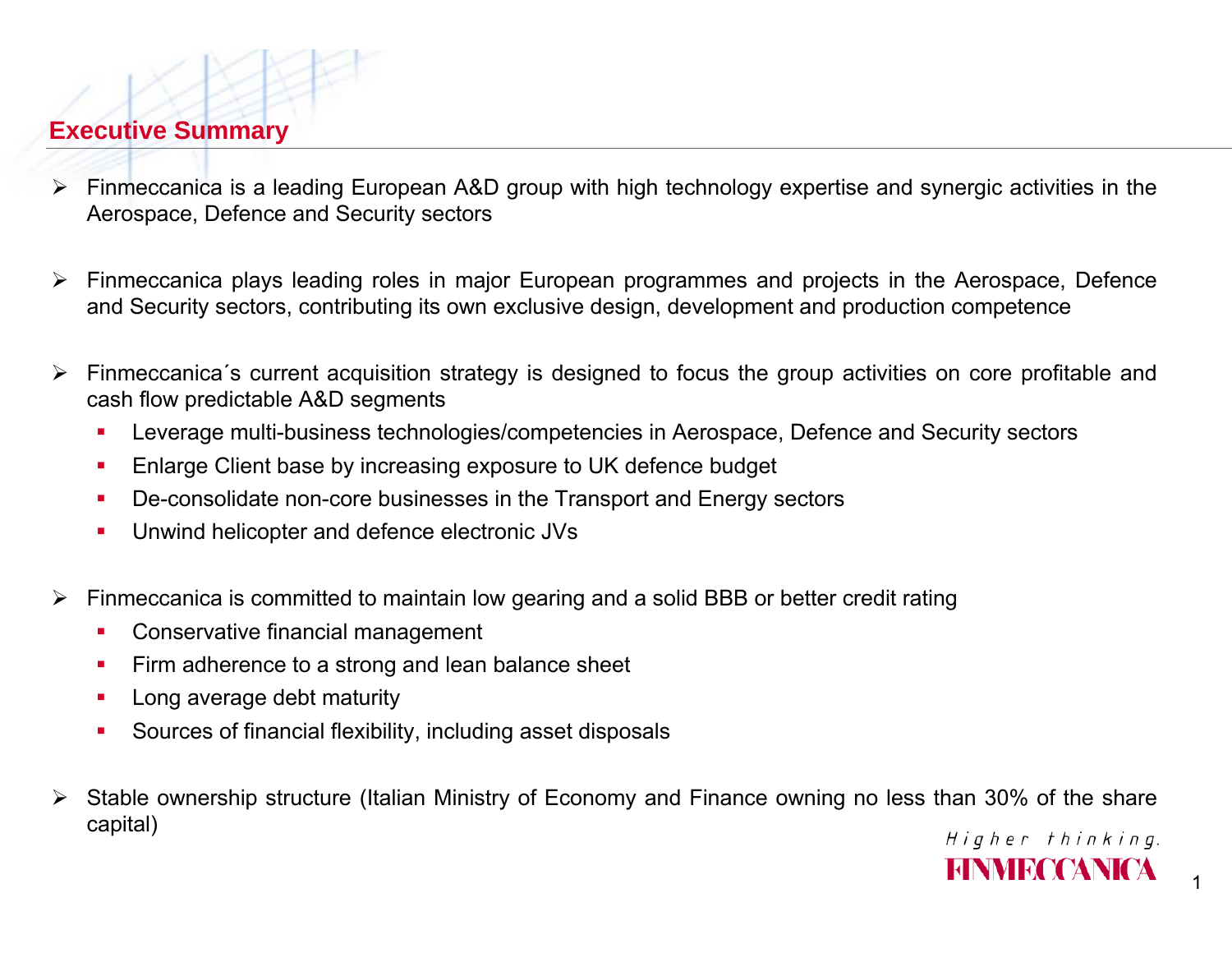**Agenda**

¾ **STRATEGY ON TRACK** 

¾ **RECENT AEROSPACE & DEFENCE TRANSACTIONS**

¾ **FINANCIAL HIGHLIGHTS**

¾ **BUSINESS DIVISIONS OVERVIEW**

¾ **FINANCIALS**

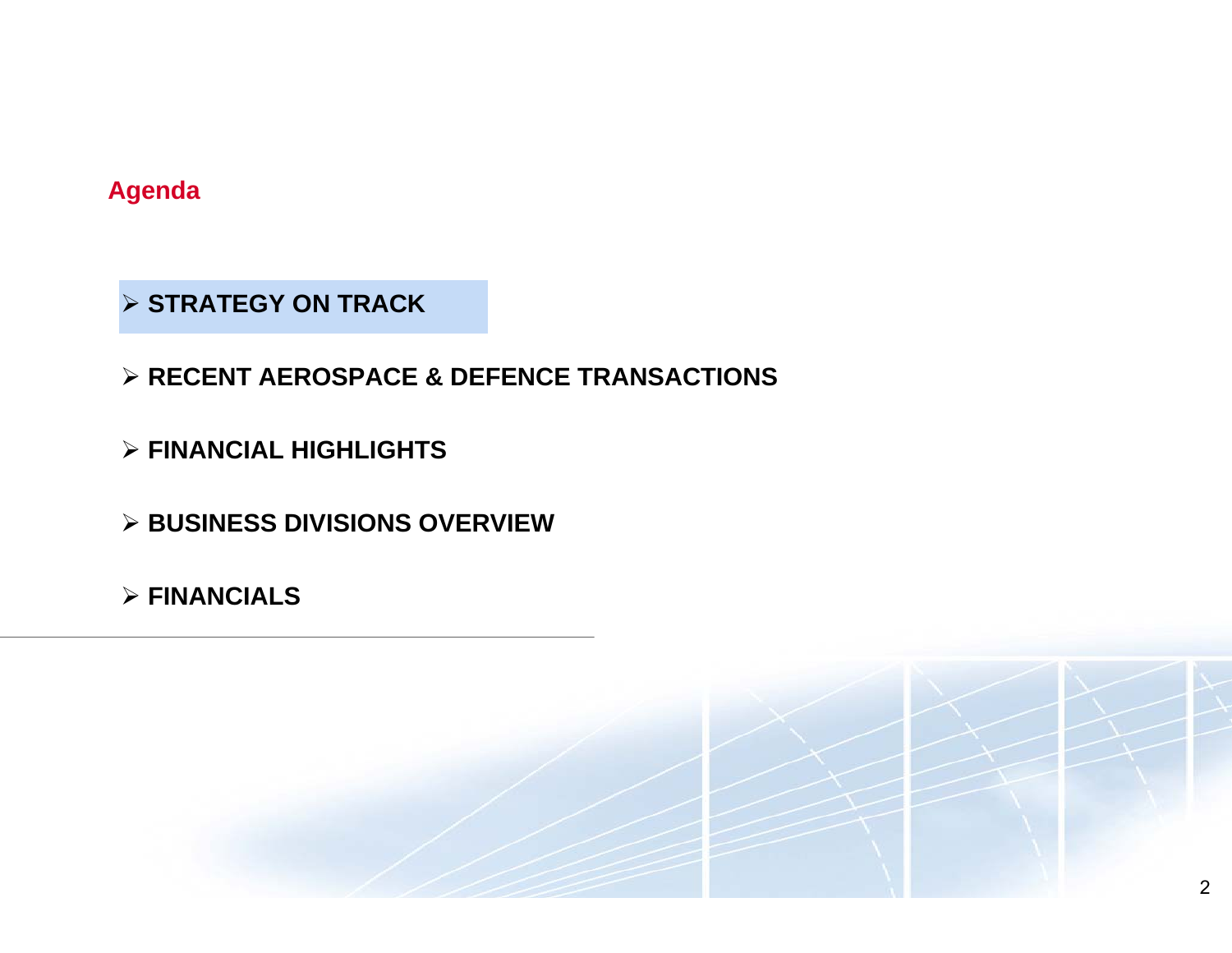## **Group Structure (FY 2003 figures)**



#### **Eur 8.6bn value of production(1) in 2003 and Eur 22,275m backlog at year end**

Note: Revenue contribution based on 2003 results. AgustaWestland, AMS and MBDA are proportionately consolidated. STM stake is accounted for using the equity method, thus does not contribute towards consolidated revenues

(1) From 2003 annual report net of others, corporate and eliminations

3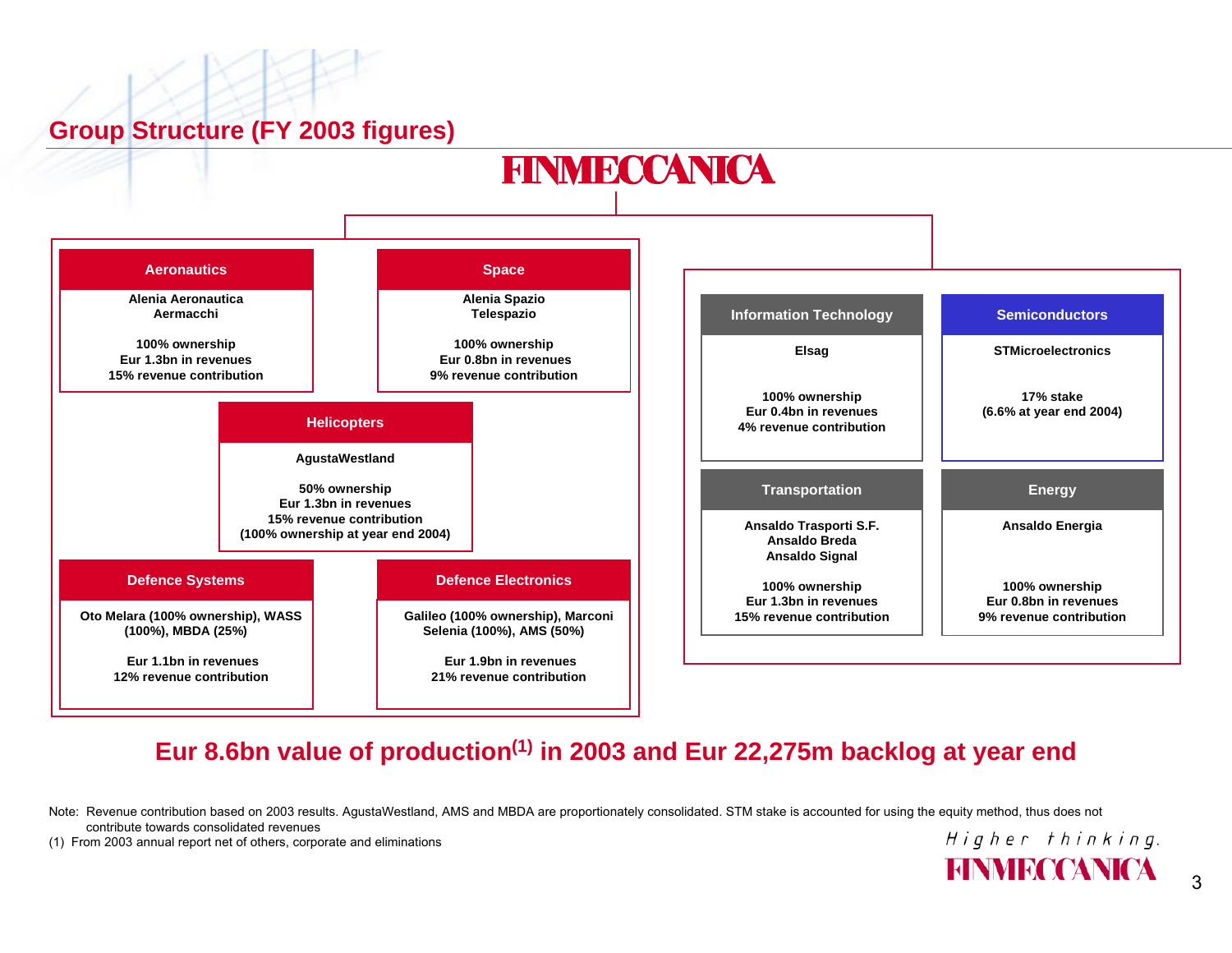**Building a stronger competitive position…**



**…to enhance sustainability of cash flow generation…**

**HINNIROQANIQA**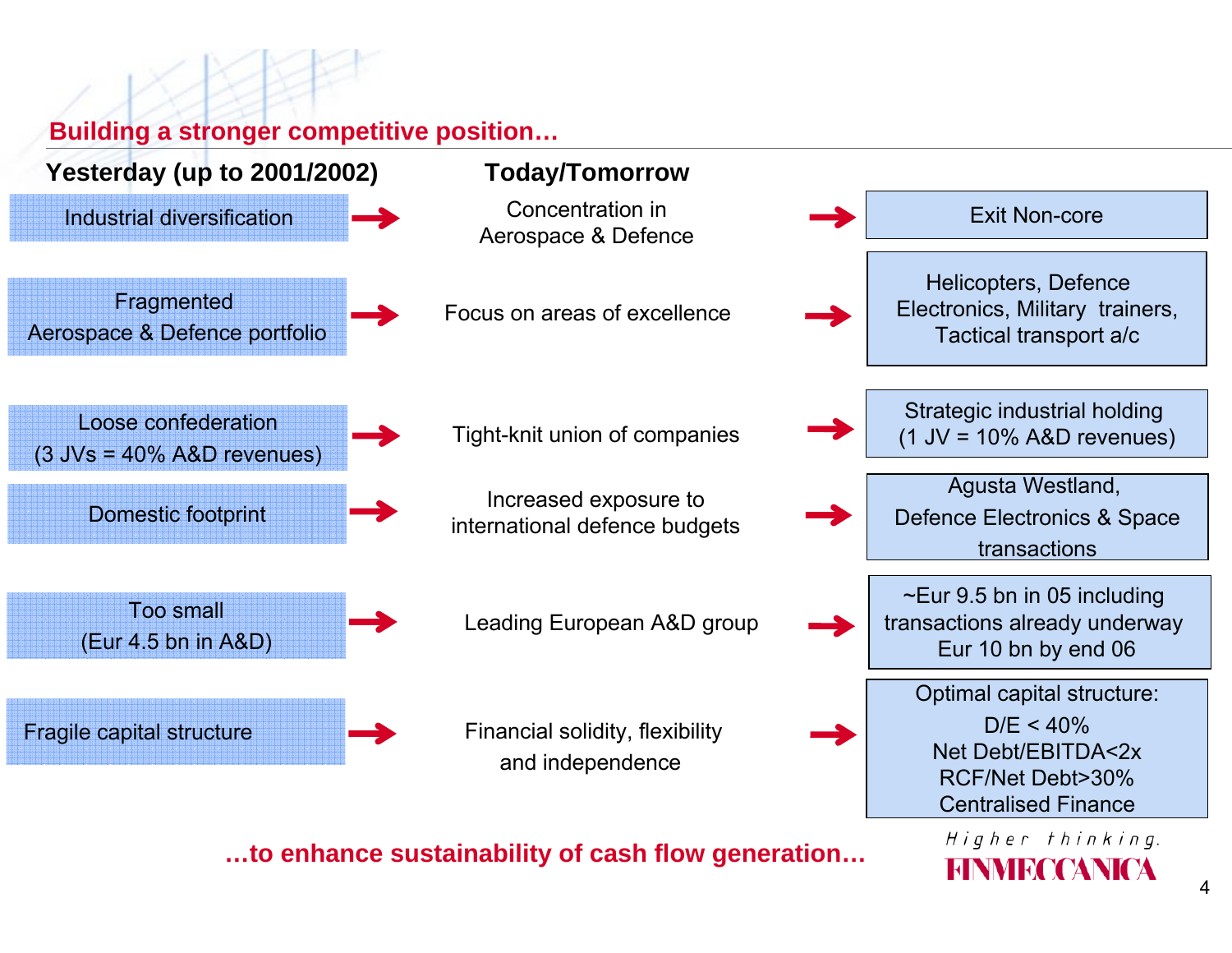**…by focussing in Aerospace & Defence…**

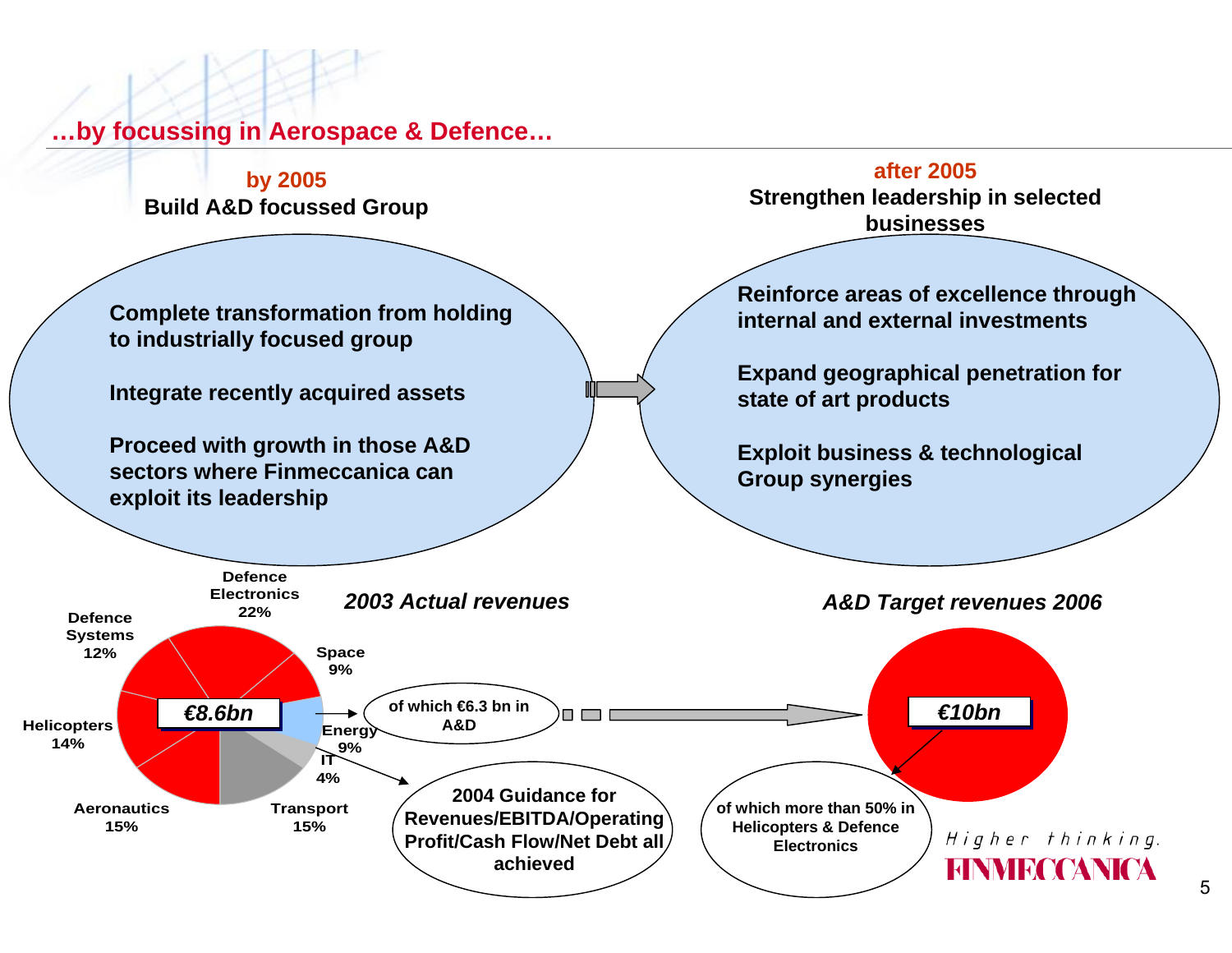

#### **…and by capitalising on our Strategic Assets**

*We have a range of products and technologies consistent with:*

Operational requirements for integrated solutions within Network Enabled Environment. Technology convergence across air, land, naval and joint programmes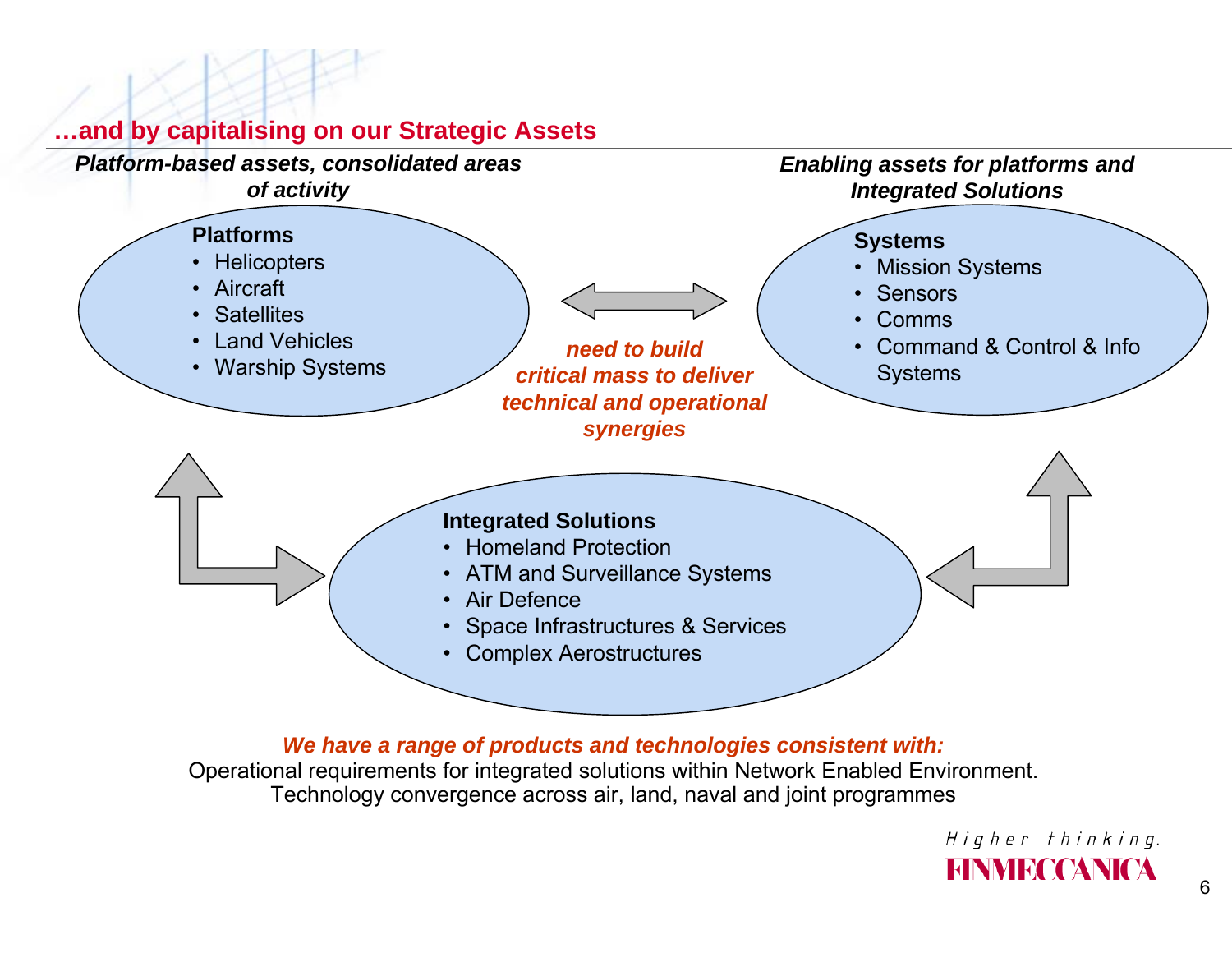**Mission Objectives**

# **Strategic Objectives**

- $\blacktriangleright$  Pursue leadership in selected areas of Aerospace, Defence and Security through both organic and external growth
	- ▉ Reinforce leadership as "prime" in helicopters and military trainers
	- П Strengthen role as major player in Defence **Electronics**
	- ▉ Develop role as "supplier of choice" or "Small Prime" in Aero-structures
	- П Maintain access to development of key technologies in the other sub-sectors
- $\blacktriangleright$  Broaden access to defence budgets both in Europe and in the US
- $\blacktriangleright$  Maintain and consolidate Finmeccanica's role as the major supplier of the Italian MoD
- $\blacktriangleright$ Deconsolidate non core businesses

# **Operational/Financial Objectives**

- $\triangleright$  Increase profitability and cash flow generation of the Finmeccanica Group
	- Focus on economies of scale and control in selected segments
	- Leveraging on technological synergies
	- Streamline businesses within Aerospace & Defence portfolio
- $\triangleright$  Complete transition from a financial holding company to a distinctly recognisable industrial **Group** 
	- ٠ Maximise synergies within the Group
	- Increase control of assets
	- ٠ Increase efficiency across the Group
- $\blacktriangleright$  Maintain financial stability
	- Strong and lean balance sheet
	- Stringent internal financial policy targets
	- Strict investment criteria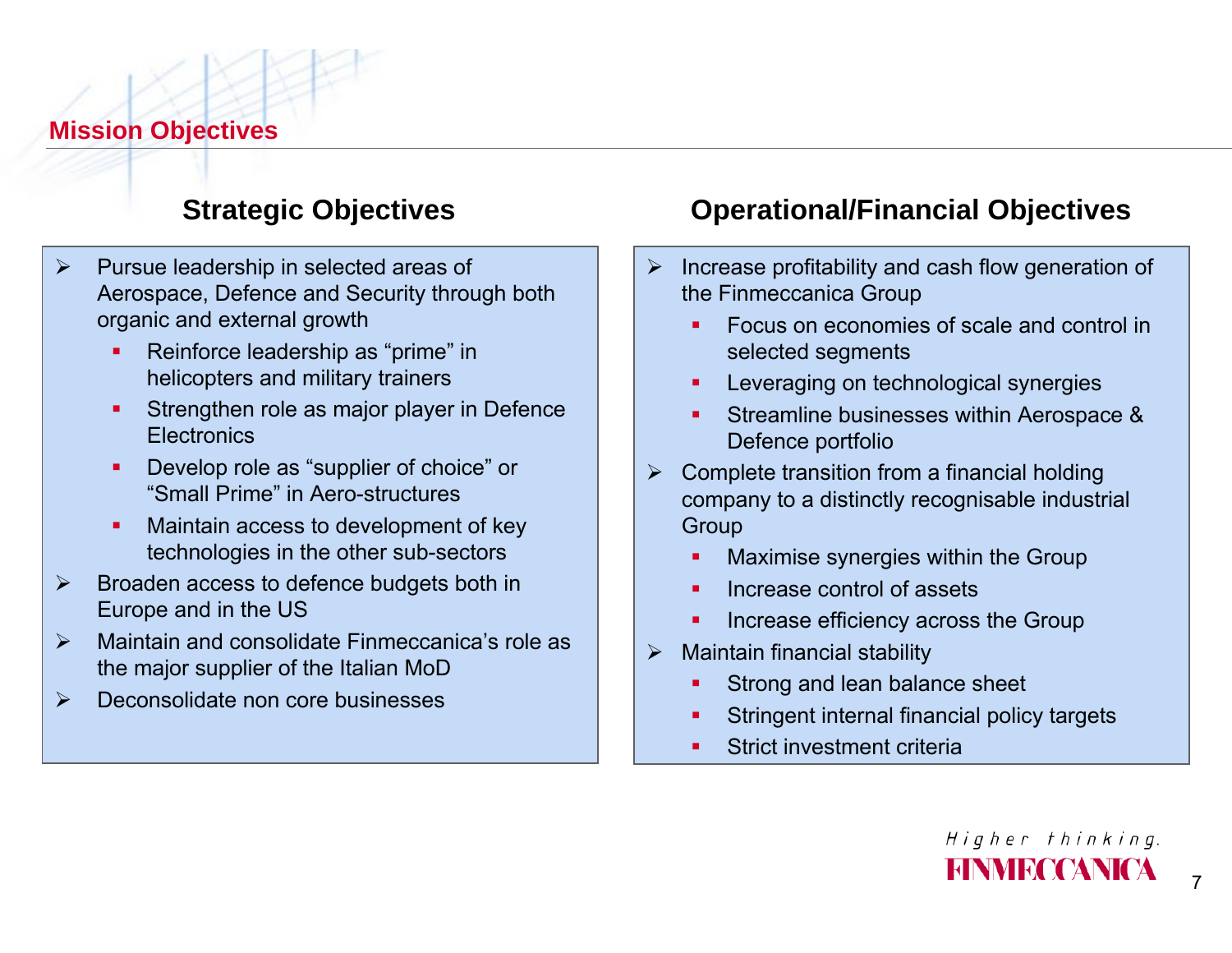#### **Shareholder Structure**

![](_page_8_Figure_1.jpeg)

**Shareholder Structure**

(1) As at 31 December 2004

(2) Of which 1.7% indirectly held (Fintecna)

(3) Italian State owned holding company

#### **Special Powers Held by the Ministry of Economy and Finance**

- $\blacktriangleright$  Ministry of Economy and Finance special powers (recently amended):
	- г Veto powers over material changes:
		- Liquidation of the Company
		- • Disposal of Company's assets, mergers, spin-offs
		- • By-laws amendments (including modifying special powers)
	- Е Veto power on material acquisition of shares (more than 3%) and/or relevant material shareholders agreements
	- г No medium-term changes in shareholder structure expected
- $\blacktriangleright$  Current Board of Directors made of 13 members, includes 9 members appointed by Ministry of Economy and Finance of which 3 are nominated by Government decree

8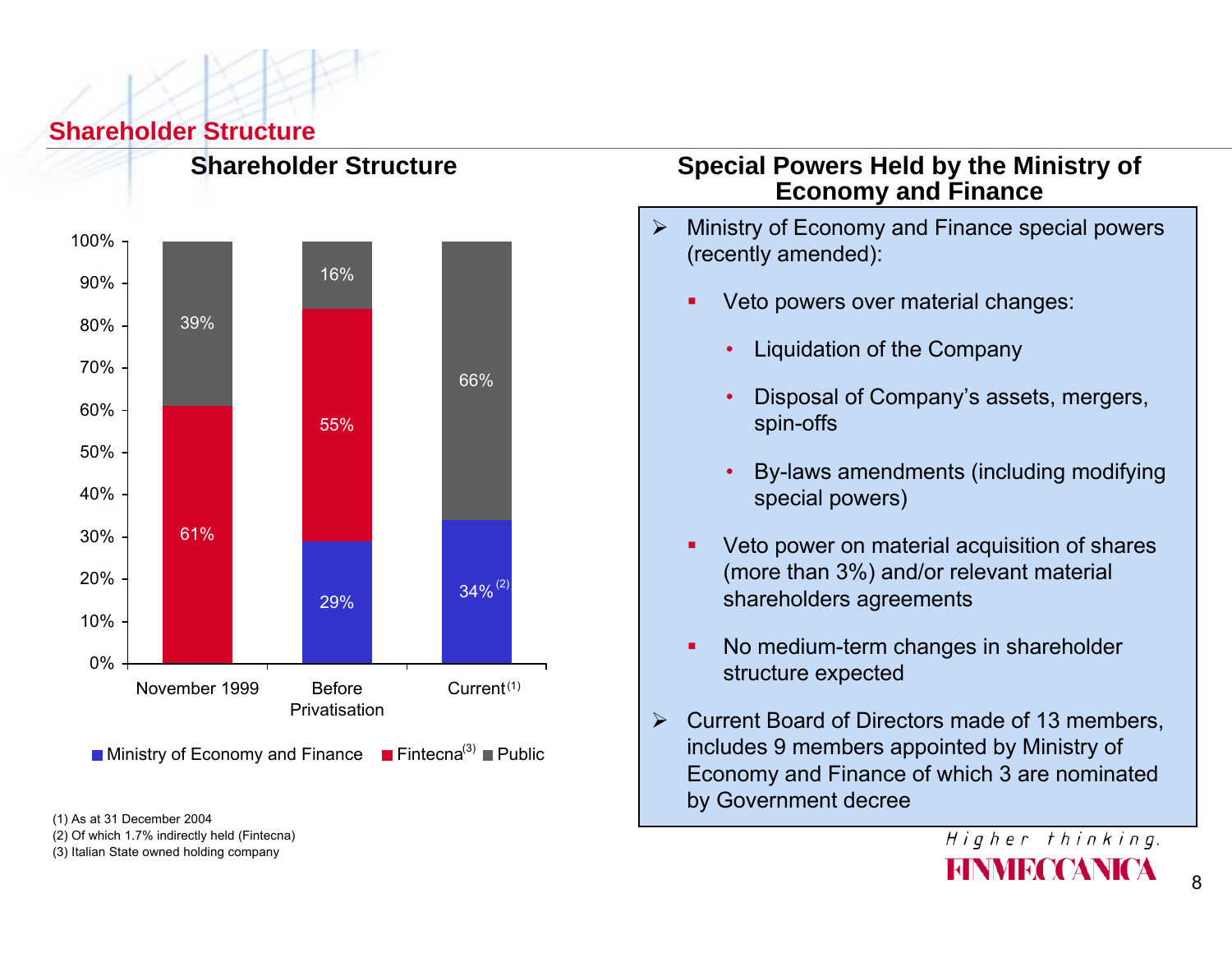**Agenda**

¾ **STRATEGY ON TRACK** 

¾ **RECENT AEROSPACE & DEFENCE TRANSACTIONS**

¾ **FINANCIAL HIGHLIGHTS**

¾ **BUSINESS DIVISIONS OVERVIEW**

¾ **FINANCIALS**

![](_page_9_Picture_6.jpeg)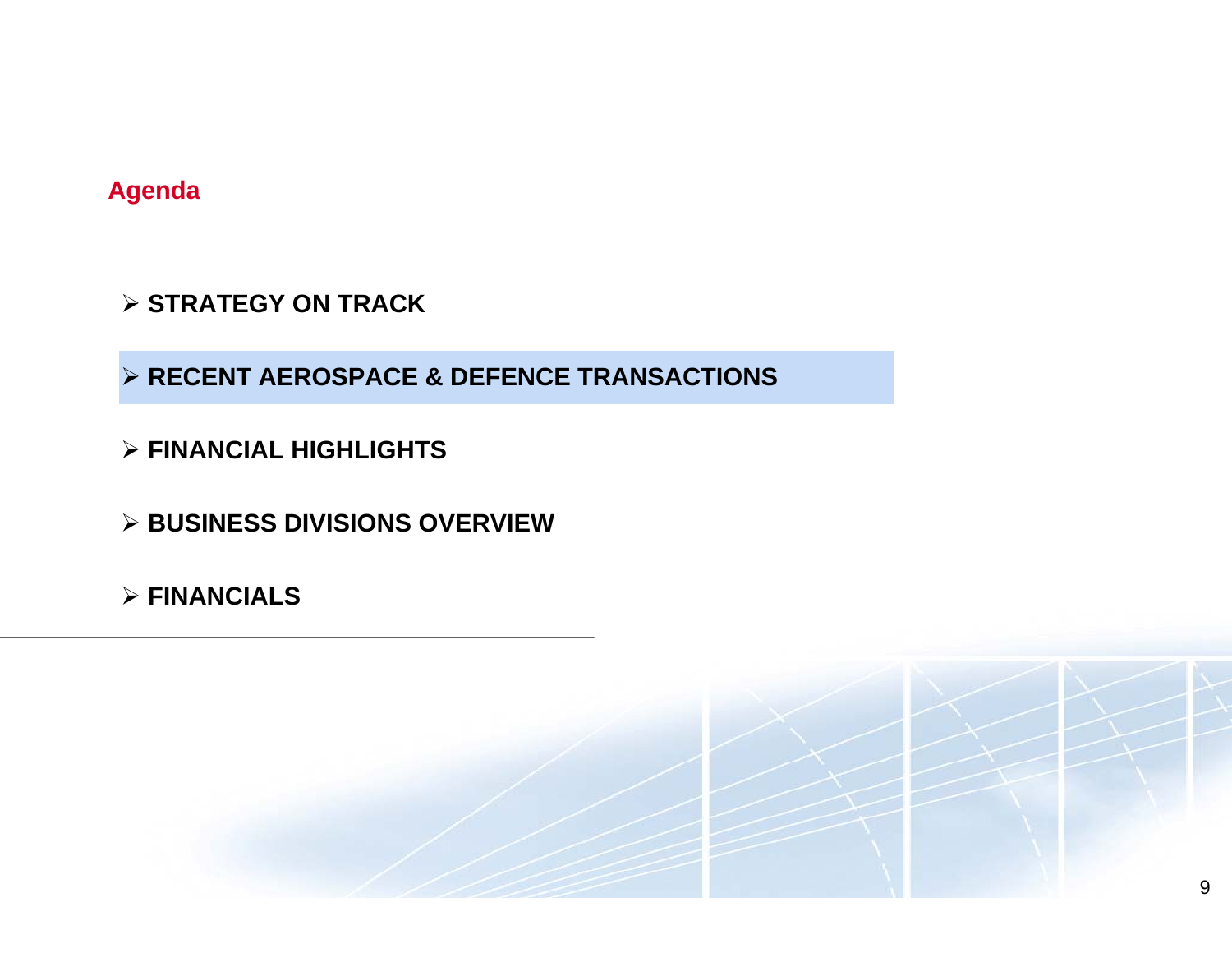**…reducing the number of existing JVs and …**

- ¾ **Helicopters**: outright control of AgustaWestland, a world's leading helicopter player. Closing signed last 30 November. Additional revenues of at least Eur 1 bn in 05
- ¾ **Defence Electronics**: building leadership in European Avionics, Military and Secure Communication and Air Traffic Management, while retaining full control of Italian Radar, Land and Sea systems activities. Final agreement signed. Additional revenues of Eur 1 bn (considering 100% consolidation of Avionics)
- ¾ **Space**: Alenia/Alcatel space alliance final agreement signed. Minority 33% stake in Manufacturing (combined revenues of Eur 1.8 bn in 04) and majority stake in Services (combined revenues of Eur 350 mln in 04)

**…increasing control of consolidated cash flows and assets**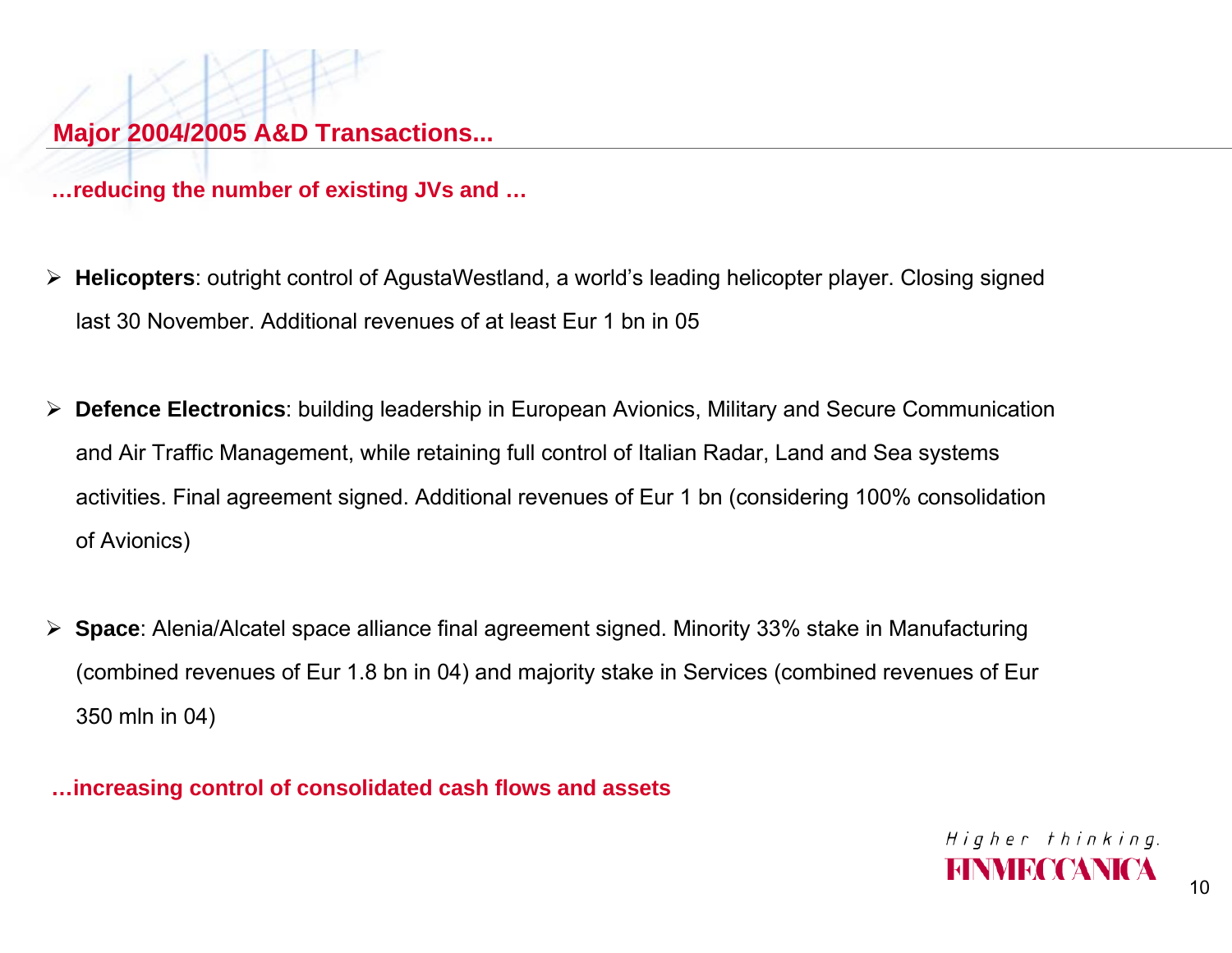#### **Helicopters**

#### **Complete control of AgustaWestland will boost profitability…**

¾ Compete more aggressively for international and military programmes (for example recent award of US 101

#### Presidential contract)

- ¾ Removing delays in decisional process typical of JVs
- ¾ Integration effects: Eur 50 mln annualised savings by end 06 thanks to:
	- **Increased outsourcing**
	- **Streamlining of staff functions**
	- **Elimination of cost duplications**
	- Tighter integration of engineering and production activities
	- **Integrated procurement**
	- Creation of a single "factory"
- ¾ Higher recognition in world's markets for other Finmeccanica products

![](_page_11_Figure_13.jpeg)

#### **…and widen range of strategic/operational options**

(1) Of which Eur 52 MM conditional upon the award of the Super Lynx contract from the UK government

![](_page_11_Picture_16.jpeg)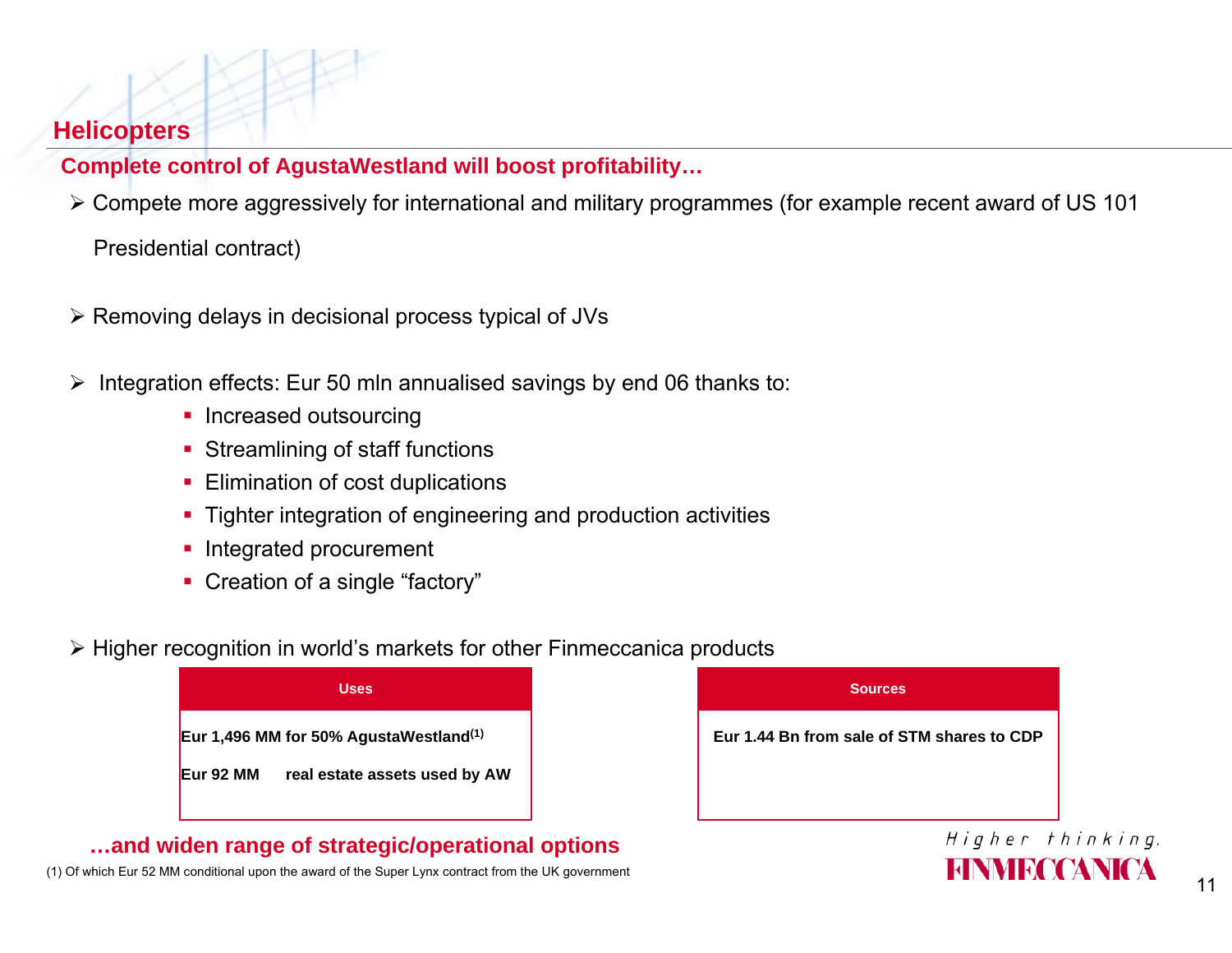**Helicopters**

**Just an example: AgustaWestland product line** 

![](_page_12_Picture_2.jpeg)

**Terrestrial/US 101**<br>*Higher thinking.* **FINMECCANICA**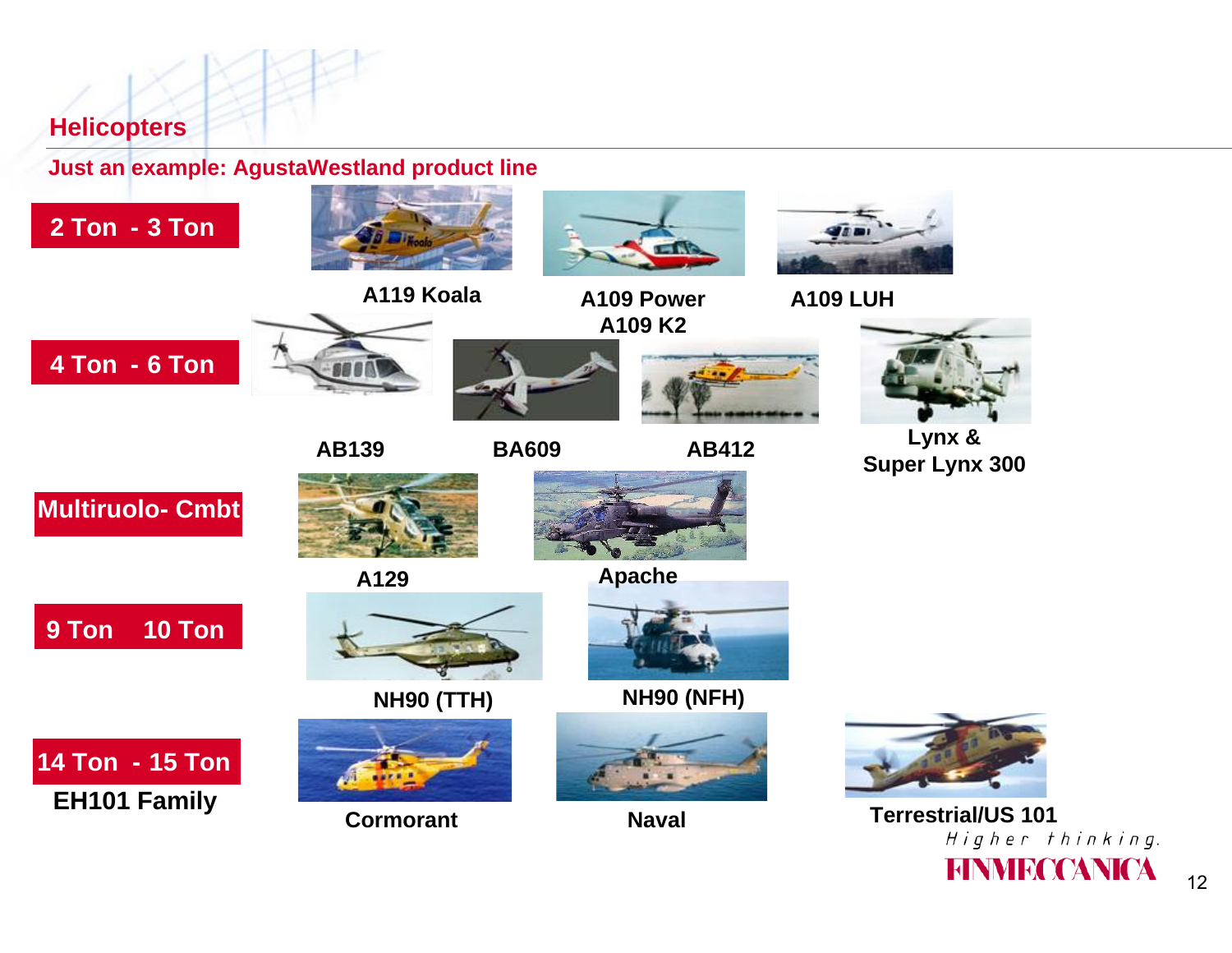#### **Defence Electronics**

**Strategic autonomy and full managerial control over complete range of…**

**HNMECCANICA** 

![](_page_13_Figure_3.jpeg)

**…Italian and UK Defence Electronics assets after new agreement with BAE**

\*After agreement with BAE and including Underwater Systems & Horizon activities

#### 13

**EINVIRCOANICA**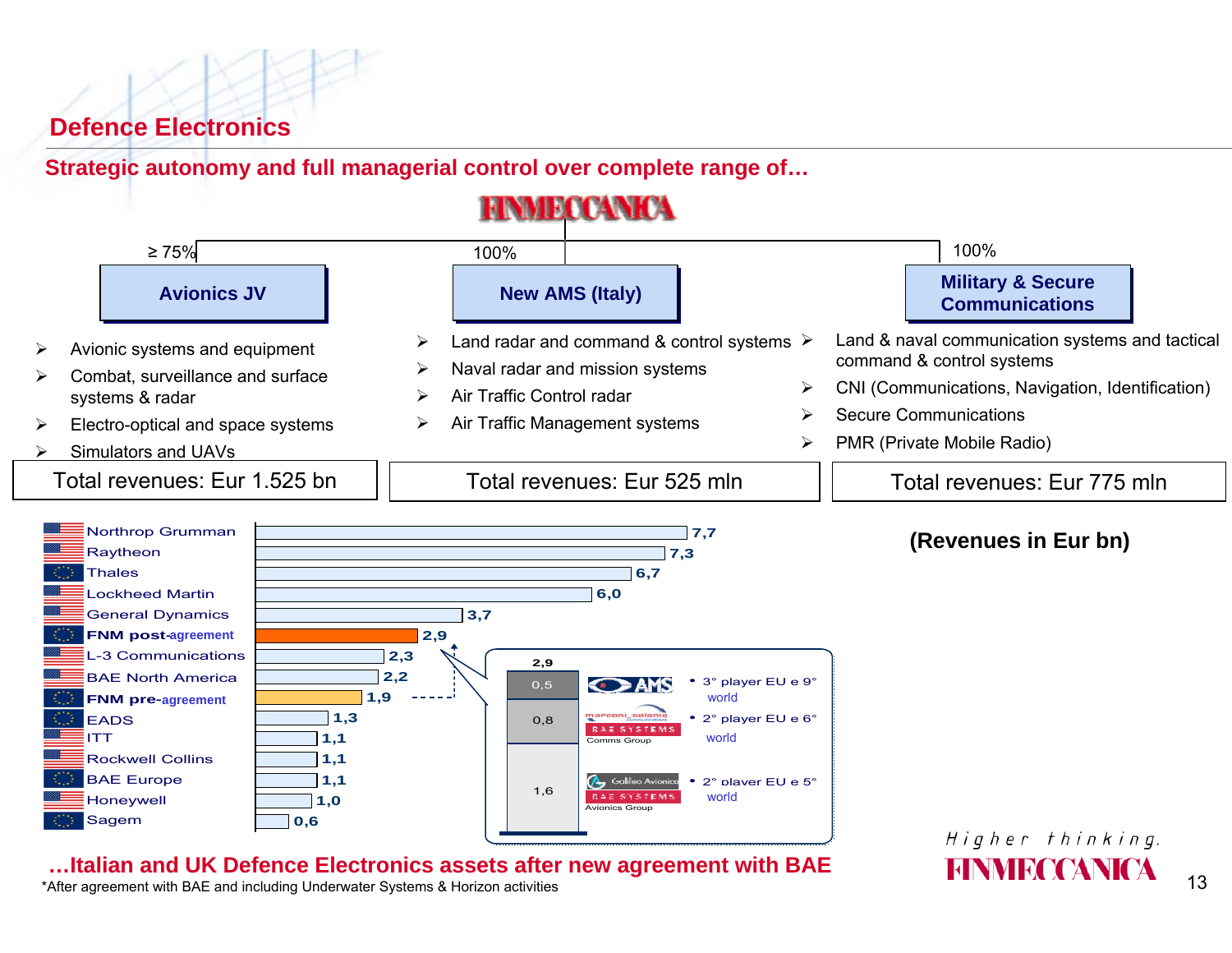#### **Space**

**Space alliance with Alcatel: ready to exploit renewed EU commitment…**

#### ¾**Manufacturing (Alcatel Alenia Space, 67% Alcatel / 33% Finmeccanica)**:

- $\mathbf{r}$ European leadership in institutional and world telecom satellite markets
- $\mathbf{r}$ Economies of scale and expanded customer base
- п More balanced customer portfolio (institutional/commercial)

- $\blacktriangleright$  **Services (Telespazio, 67% Finmeccanica / 33% Alcatel)**:
	- $\blacksquare$ Leadership in European institutional services in Navigation, Earth Observation and Military
	- $\blacksquare$ Leverage on global footprint of Alcatel parent company
	- $\mathcal{L}_{\mathcal{A}}$ Participates to the tender process for the Galileo programme through the Eurely Consortium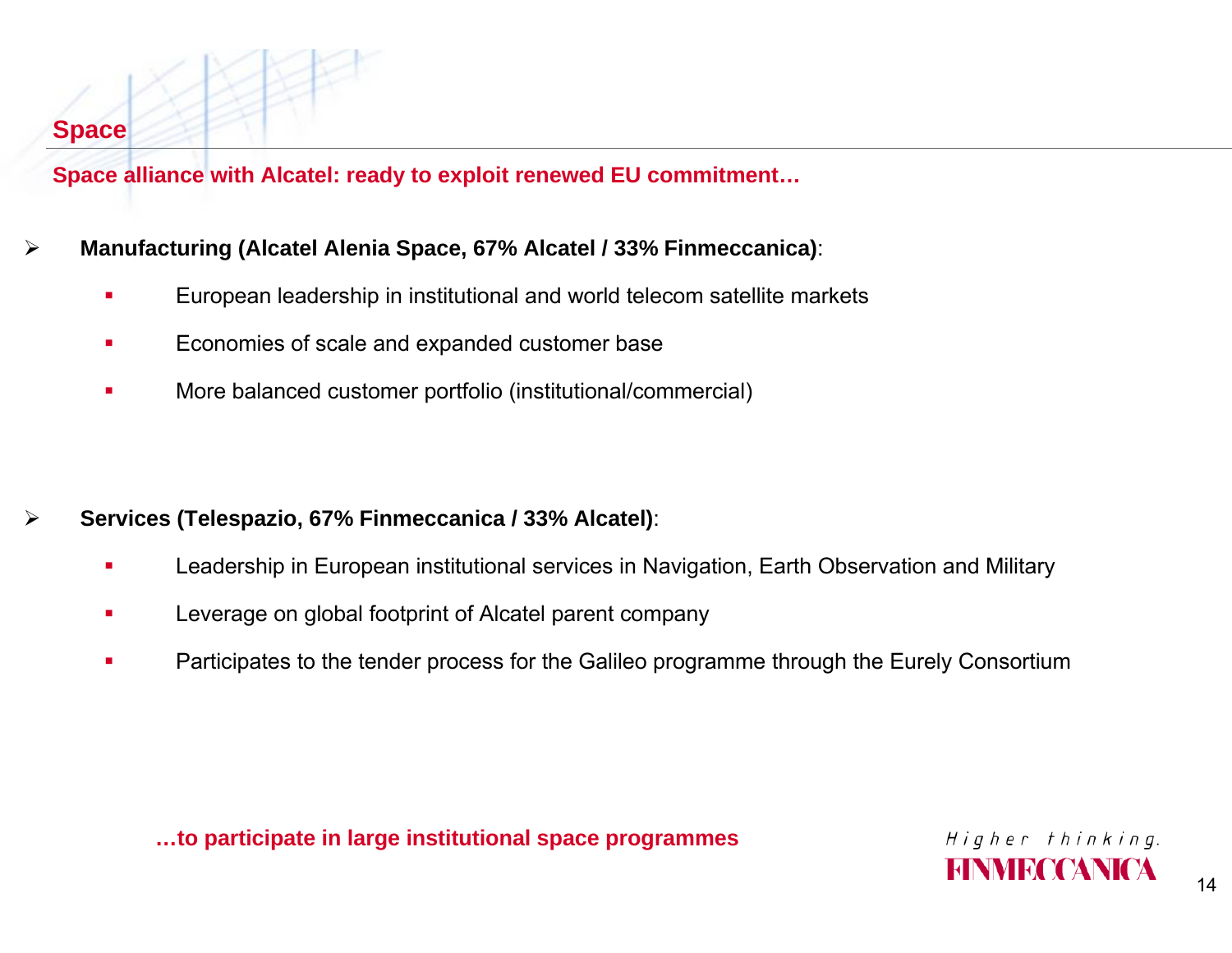**Agenda**

- ¾ **STRATEGY ON TRACK**
- ¾ **RECENT AEROSPACE & DEFENCE TRANSACTIONS**
- ¾ **FINANCIAL HIGHLIGHTS**
- ¾ **BUSINESS DIVISIONS OVERVIEW**
- ¾ **FINANCIALS**

![](_page_15_Picture_6.jpeg)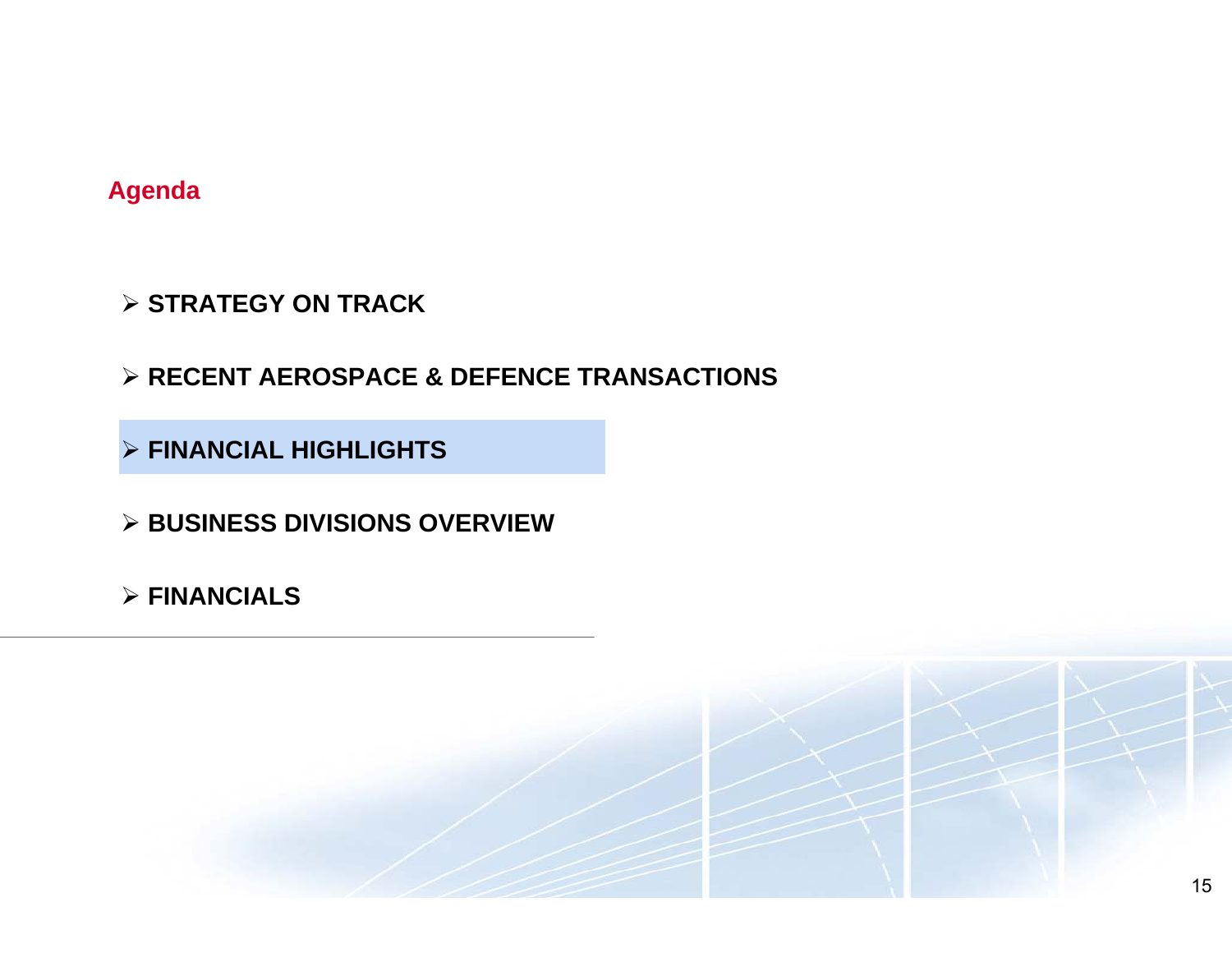- $\blacktriangleright$ IRR > WACC (7.6%) + Hurdle rate of at least 2%
- $\blacktriangleright$ Cash generative once integration completed
- $\blacktriangleright$ Funding criteria aimed at least at maintaining current credit ratings

Instruments:

- $\blacktriangleright$  STM shares: remaining 40 mln STM shares still available to fund A&D investments + 20 mln underlying exchangeable
- $\blacktriangleright$ Equity related funding capabilities while maintaining 30% Italian Government minimum participation
- $\blacktriangleright$ Additional financial capacity through assets disposals
- $\blacktriangleright$ Cash  $\sim$  Eur 2 bn end 2004

**… while respecting internal financial target ratios: D/E < 40%; Net Debt/EBITDA < 2X**

EINVIRT TANITA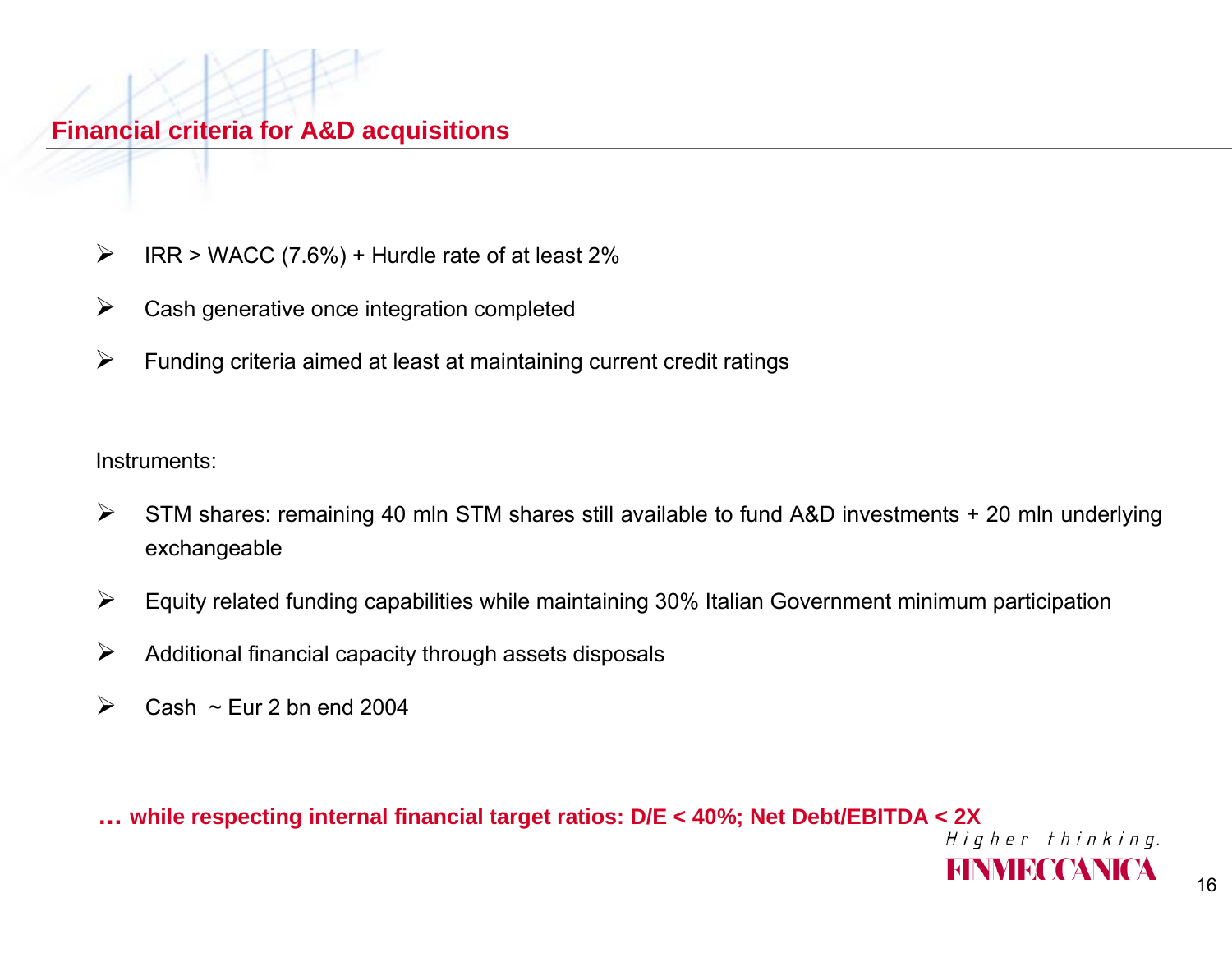#### **Selected Historical Financial Ratios**

![](_page_17_Figure_1.jpeg)

**EBITDA/Net Interest Expense FFO/Net Debt**

![](_page_17_Figure_3.jpeg)

![](_page_17_Figure_4.jpeg)

![](_page_17_Figure_6.jpeg)

**Net Debt/EBITDA Net Debt as % of Net Capitalisation**

![](_page_17_Figure_8.jpeg)

**Low leverage and strong coverage ratios reflect Finmeccanica's commitment to maintaining a sound financial profile: achieved 2004 targeted Financial Ratios**

> Higher thinking. **FINNIFCCANICA**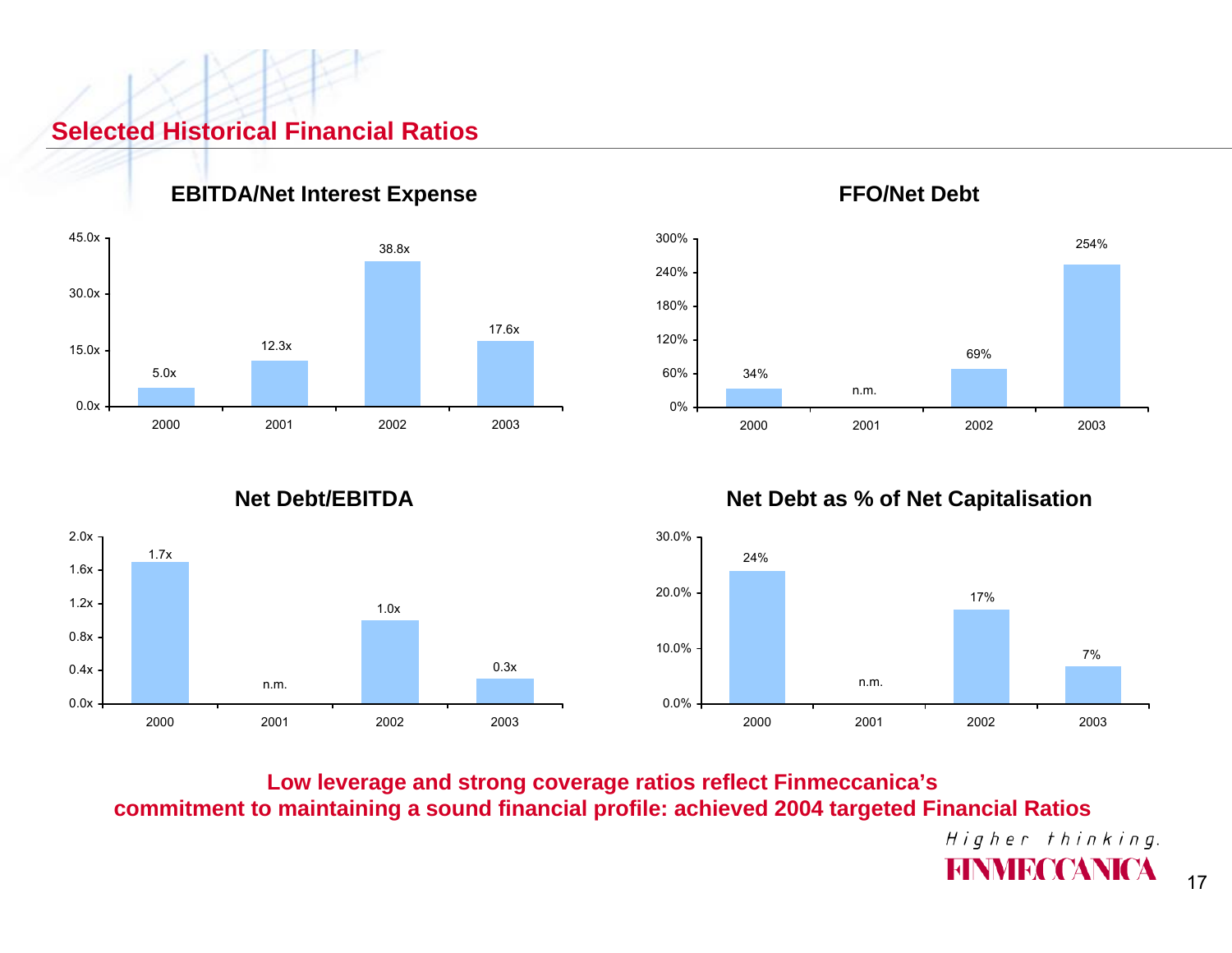#### **Debt Overview**

| (in EUR million)                                   | 30/09/2004 | 30/06/2004 | 31/12/2003 | 30/09/2003 |
|----------------------------------------------------|------------|------------|------------|------------|
| Short-term debt                                    | 47         | 65         | 86         | 112        |
| Current portion of medium- to long-term debt       | 920        | 64         | 84         | 86         |
| Medium- to long-term debt (net of current portion) | 1,404      | 2,268      | 2,304      | 1,816      |
| Cash on hand or equivalent                         | (1, 399)   | (1,617)    | (2, 234)   | (1,022)    |
| <b>NET BANK AND BOND DEBT</b>                      | 972        | 780        | 240        | 992        |
|                                                    |            |            |            |            |
| Interest-bearing securities                        | (16)       | (18)       | (20)       | (17)       |
| Government bonds                                   | (22)       | (22)       | (63)       | (68)       |
| Loans to third parties                             | (393)      | (458)      | (504)      | (498)      |
| Loans to subsidiaries and affiliated companies     | (98)       | (119)      | (116)      | (223)      |
| Loans from subsidiary and affiliated companies     | 335        | 381        | 440        | 429        |
| Liabilities to industry ministry (MAP)             | 62         | 62         | 65         | 64         |
| Other financial liabilities                        | 109        | 111        | 214        | 45         |
| <b>NET DEBT</b>                                    | 949        | 717        | 256        | 724        |
|                                                    |            |            |            |            |

**Net Debt at the end of 2004 is approx. € 400 MM**

Higher thinking. **FINMECCANICA**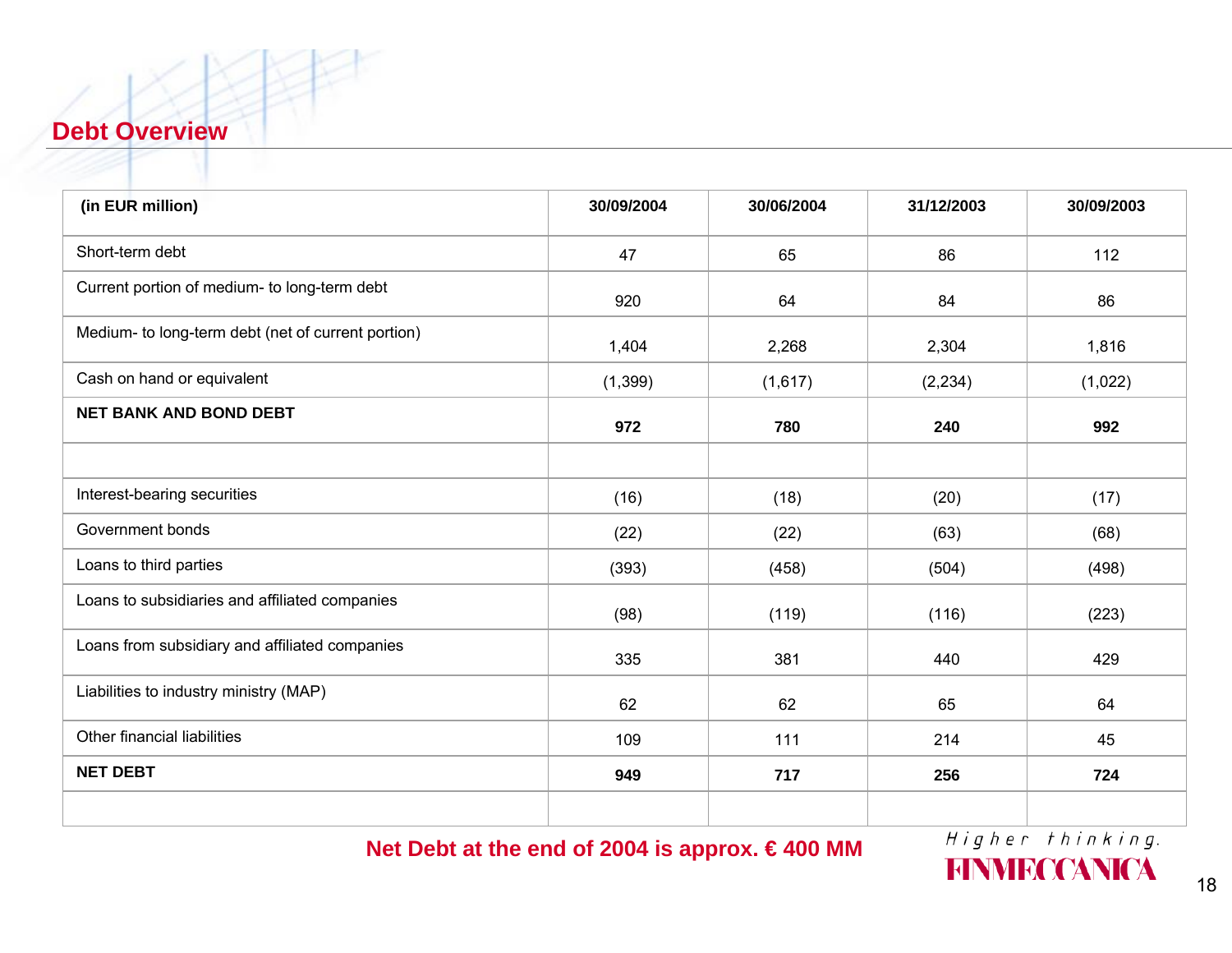# **Debt Refinancing Strategy**

![](_page_19_Figure_1.jpeg)

Higher thinking. **HNMRCCANICA**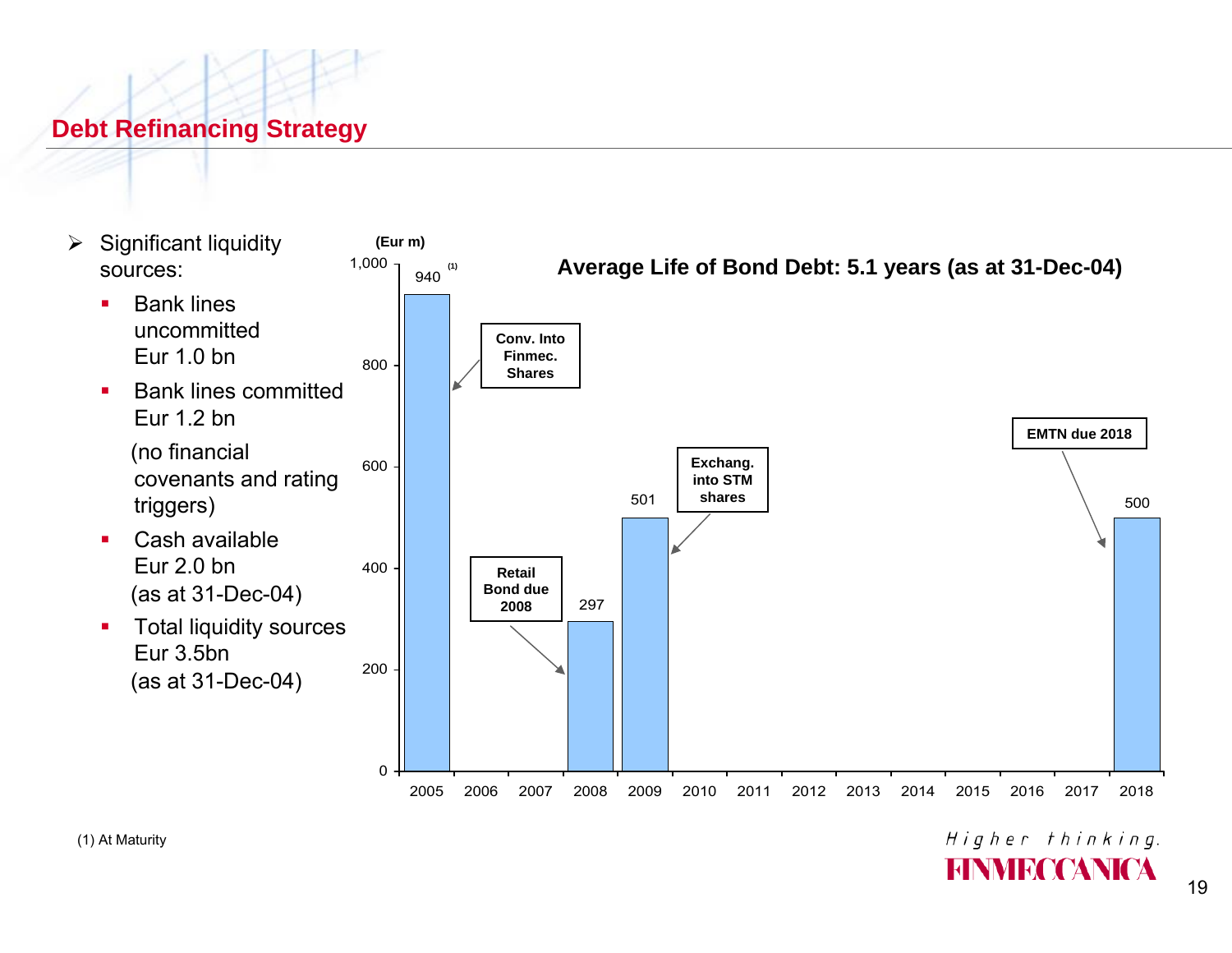#### **Agenda**

- ¾ **STRATEGY ON TRACK**
- ¾ **RECENT AEROSPACE & DEFENCE TRANSACTIONS**
- ¾ **FINANCIAL HIGHLIGHTS**
- ¾ **BUSINESS DIVISIONS OVERVIEW**
- ¾ **FINANCIALS**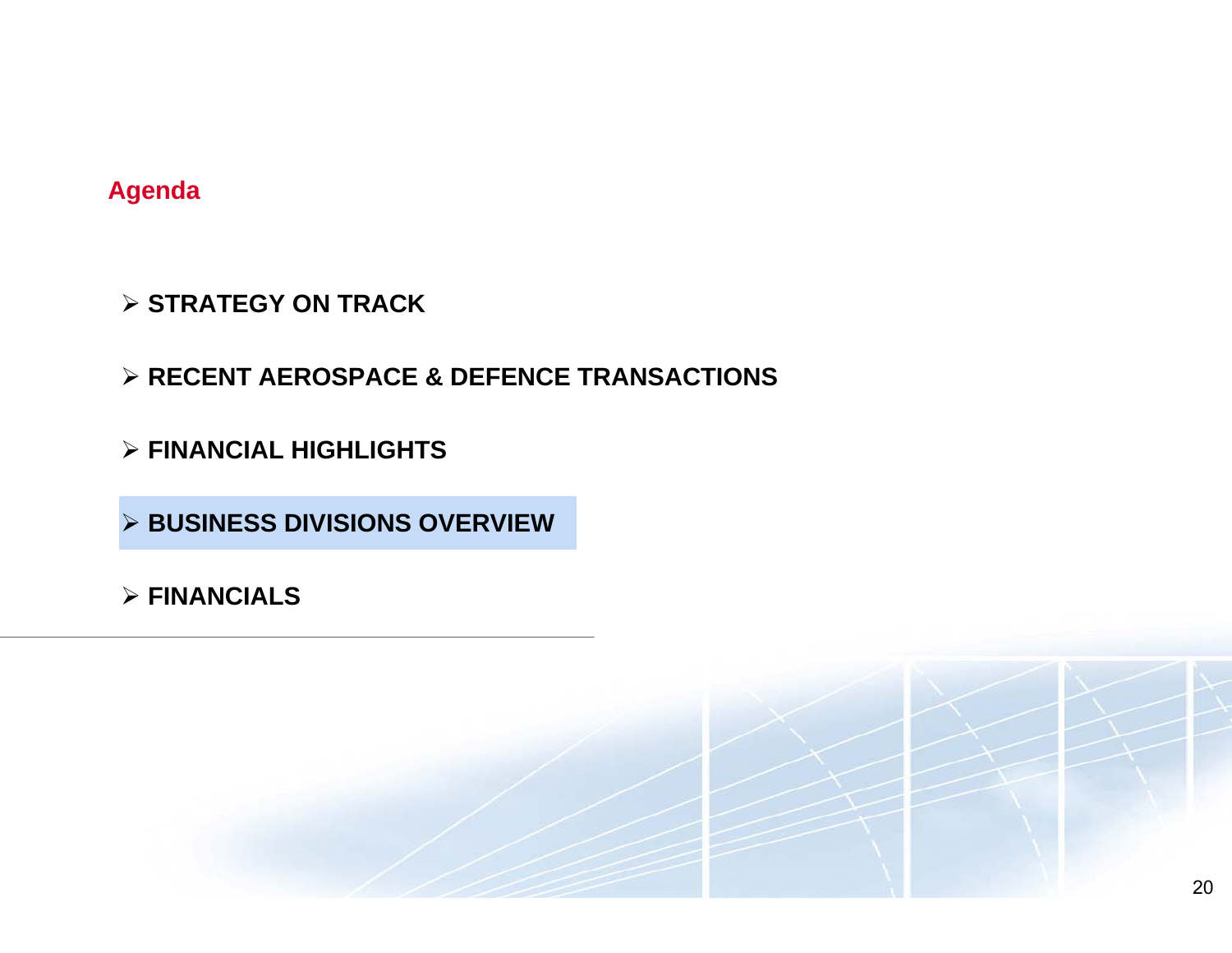#### **Aeronautics: currently capitalising on previous military investment…**

**Defence Revenues**

**(Euro mln)** 2003

**1,318 1374,075** □

□

□

□

RevenuesEbitaBacklog

**66%**

**Significant presence in two largest civil programmes (A380 and 7E7) create strong base to reap benefits of sector recovery from 2006** 

- Eurofighter first tranche: production ramp up, deliveries until 2006 = 50% of backlog. Second tranche: acquired entire order for about 236 a/c, worth Eur 1.7 bn, deliveries 2007-11
- C27J military transport a/c: production ramp up for Greece and Italy. US requirement of up to 128 A/C. Other significant export opportunities (Portugal, Canada and India)
- M346 military a/c trainer; highly successful first flight, leading candidate for Eurotrainer. Potential world market of 600 a/c over next 20 years
- A380: 4% of programme, first deliveries to Airbus, opportunities on cargo version. 7E7: 26% stake in collaboration with Vought, moving up the value chain, first deliveries in 07

#### **...while civil investments support future growth**

Higher thinking.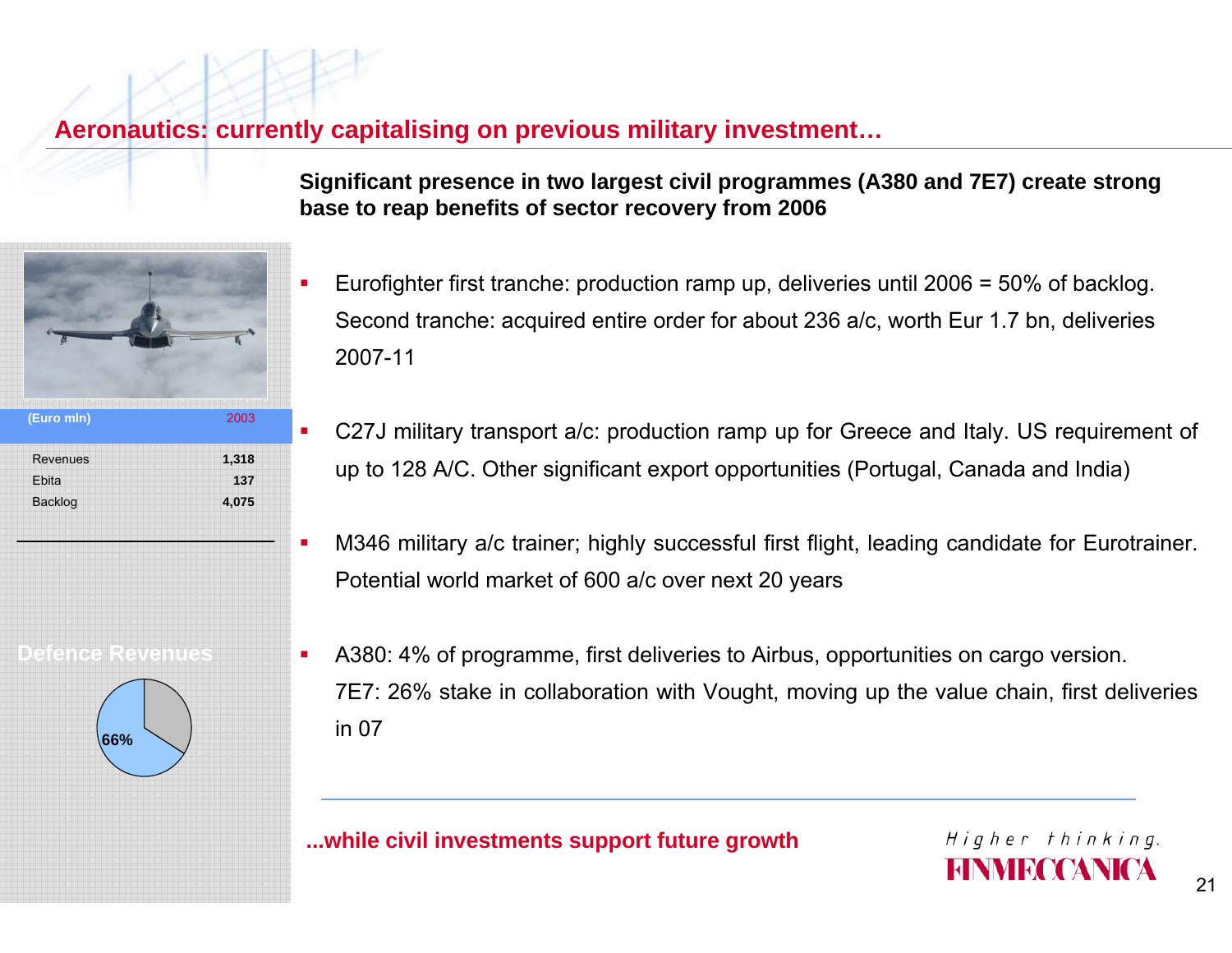**Helicopters: export build and customer support help offset…**

**Defence Revenues**

RevenuesEbitaBacklog

**82%**

**(Euro mln)** 2003

**1,297 1373,103** П

П

П

**High margin customer support rising from 25% to 30% revenues in 04. Further increase over next few years**

- NH90 ramping up over next few years (>150 helos in backlog)
- $\mathcal{L}_{\mathcal{A}}$  AB139, selected for DeepWater, first deliveries in 04 ramping up to >30 a/c by 06. Leading contender for potential world market of 1,000 a/c over next 20 years
	- Significant opportunities in US market for US101:
		- **Presidential fleet: \$1.8 bn contract awarded for system development and** demonstration phase of first 8 helicopters on 28 January 2005. \$ 2.5 bn contract extension expected in next few years for further 15 helos
		- Further US requirements for about 200 a/c worth \$ ~9bn
	- Total US military requirements worth about \$ 15 bn until 2010

Higher thinking.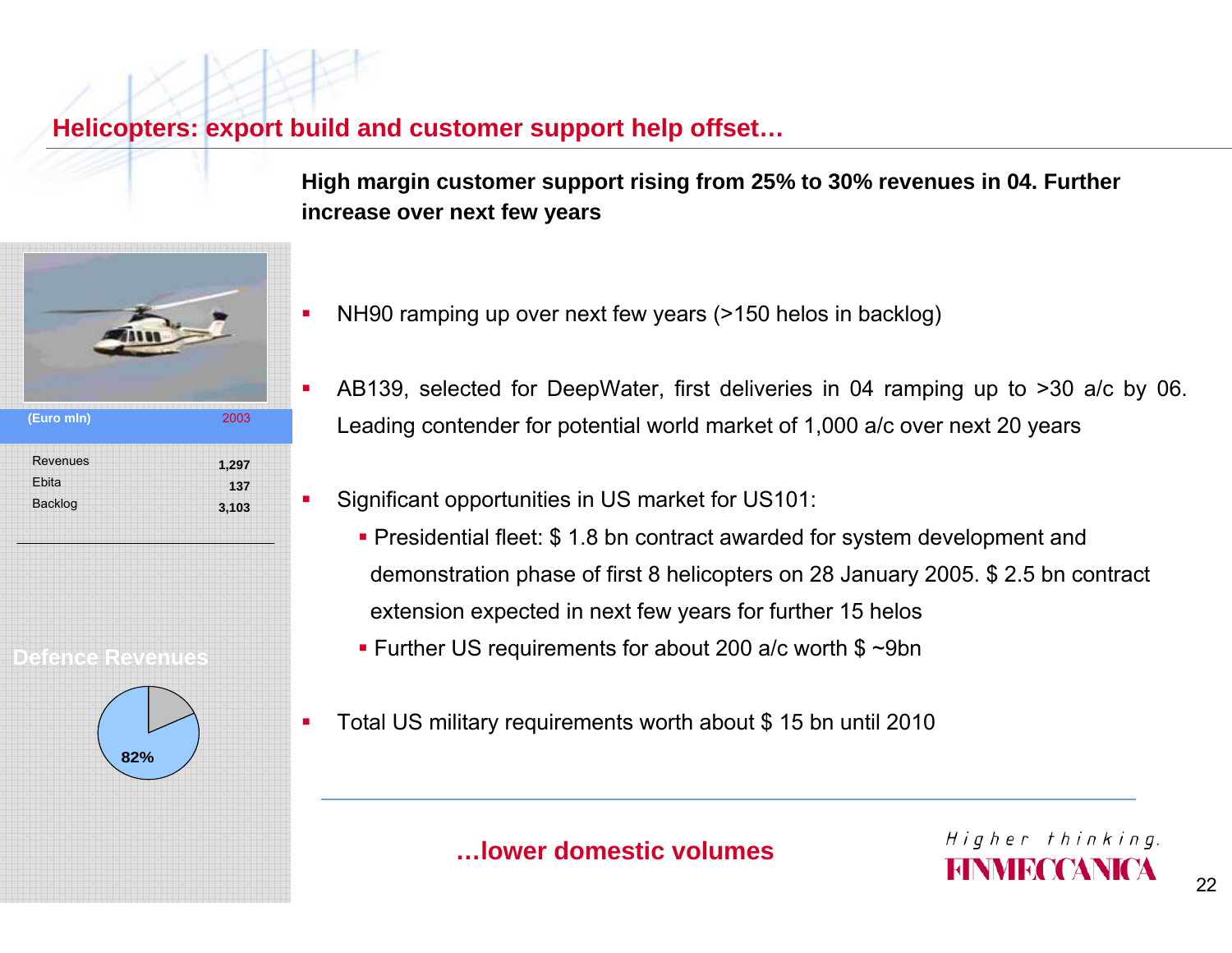**Space: outlook improving thanks to new boost …**

□

□

□

![](_page_23_Figure_1.jpeg)

**Weak commercial offset by improved m-t prospects for govt funded programmes. Space investment considered strategic by new EU white paper**

- □ Ramp-up in Cosmo earth monitoring programme (~Eur 500 mln order acquired in December) drives Manufacturing growth in s-m term
- Recognised leadership on Galileo programme drive m-l term prospects for Services
- Profitability improving also thanks to restructuring
- Interesting opportunities in military and security comms.

#### **…to institutional programmes**

![](_page_23_Picture_8.jpeg)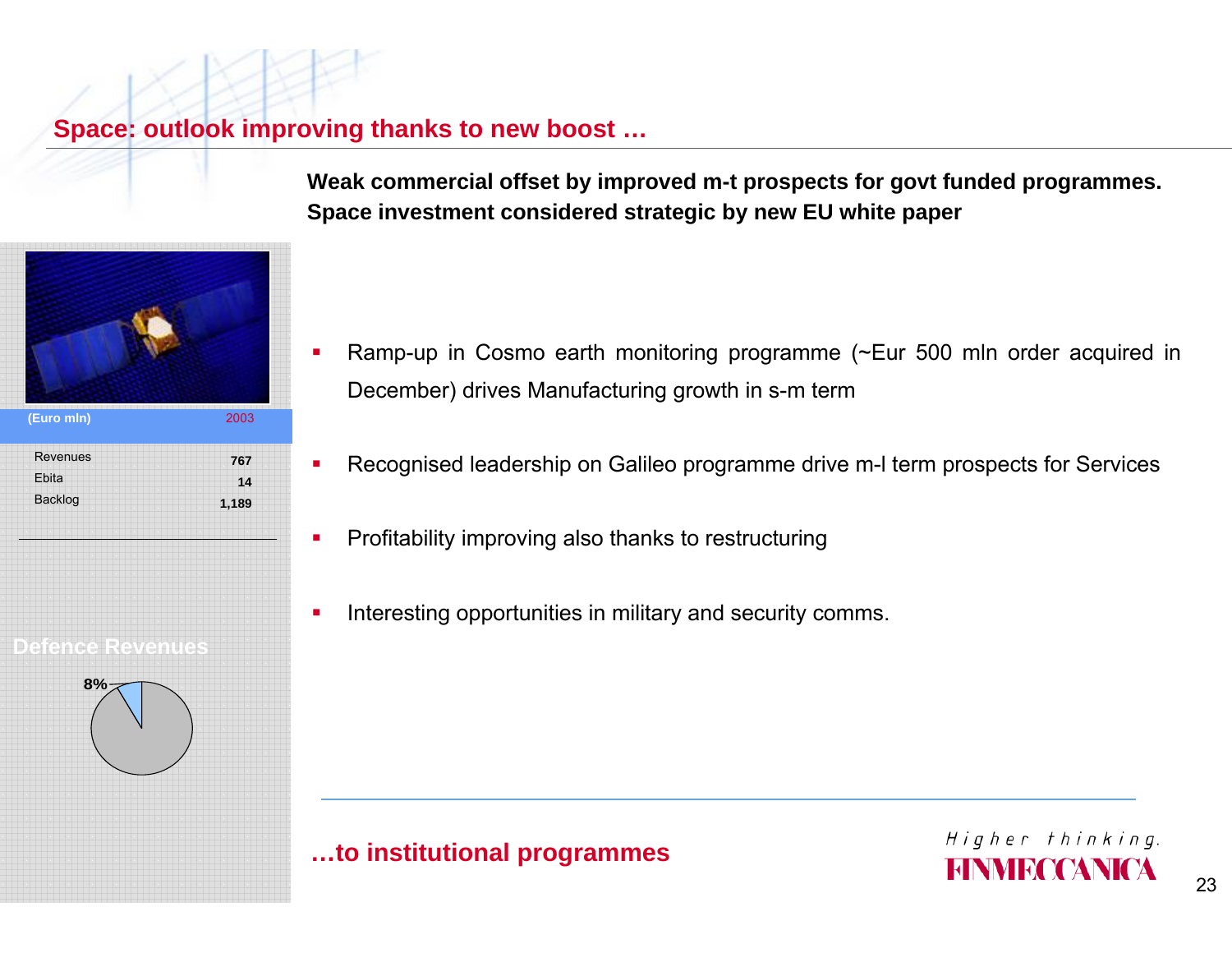**Defence Electronics: volume growth and restructuring…**

□

**Exciting prospects driven by growing demand for integrated system solutions**

![](_page_24_Picture_2.jpeg)

- □ Significant growth in avionics driven by forthcoming Eurofighter 2nd tranche (contract worth  $\sim$  Eur 3 bn including BAE avionics) as well as good export opportunities (Grifo radar)
- Major potential boost to military comms from TETRA (contract worth  $\sim$  Eur 3 bn) to provide terrestrial trunked radio network to Italian security forces
- □ Naval contracts and programmes support m-l term profitability (Horizon, Italian a/c carrier, Fremm multifrigate)

# **…boost profitability**

![](_page_24_Picture_7.jpeg)

\*Including 50% of AMS and 100% of Galileo Avionica, Marconi SC (consolidated from August 02) and SNI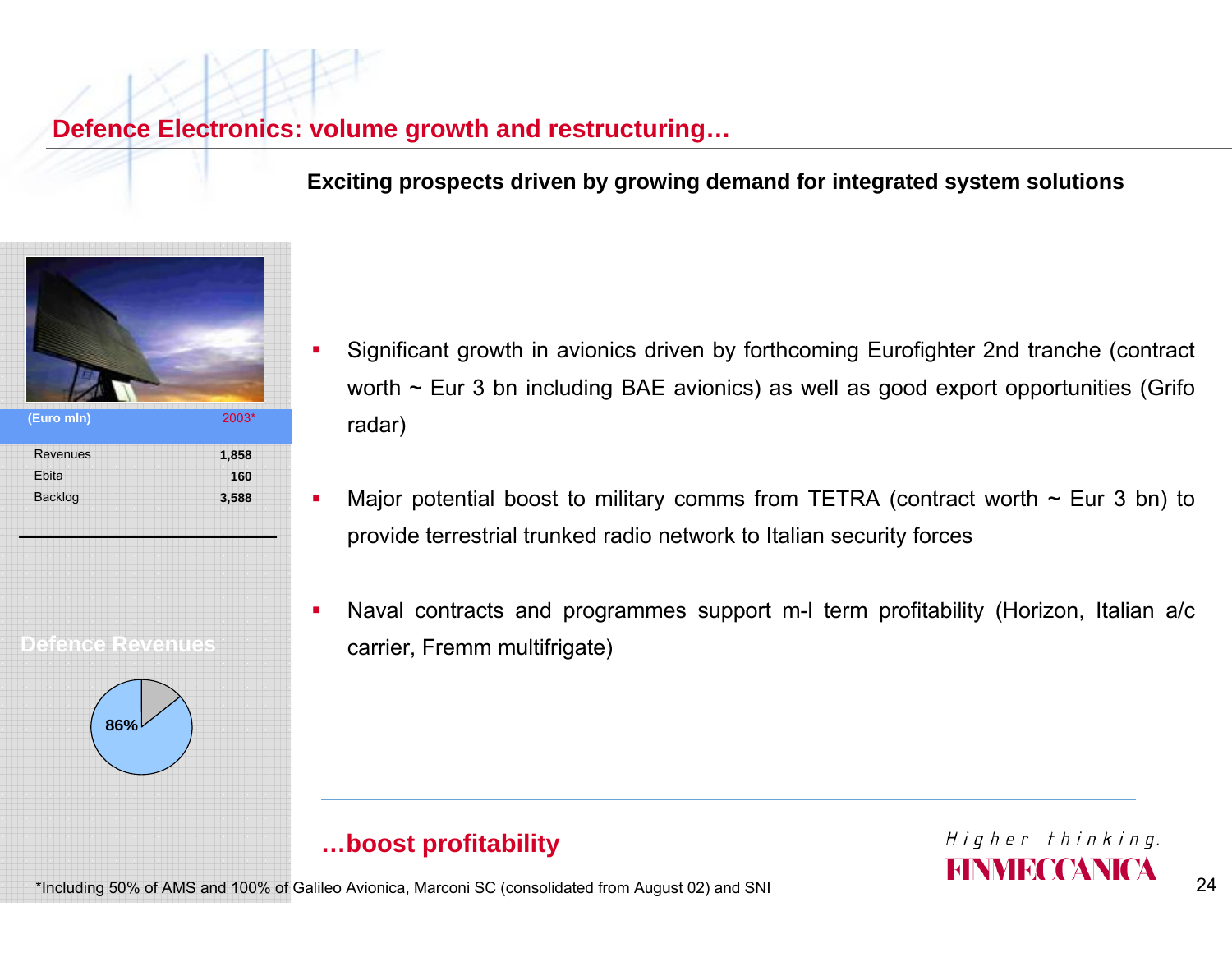#### **Defence Systems: ramp-up in missile production...**

□

**Significant potential for further improvement in performance thanks to ongoing rationalisation of missile JV**

![](_page_25_Picture_2.jpeg)

![](_page_25_Figure_3.jpeg)

- □ Missiles: m-l term increase in profitability supported by programmes (PAAMS/FSAF, Storm Shadow/Scalp EG, Brimstone) moving from development into production
	- Armaments: profitability sustained by strong domestic (Dardo, Centauro, PZ2000) and export (naval gun) activity
- □ Underwater weapons: advanced development of Black Shark heavy torpedo key for maintaining m-l term performance

## **… drives increased profitability**

![](_page_25_Picture_8.jpeg)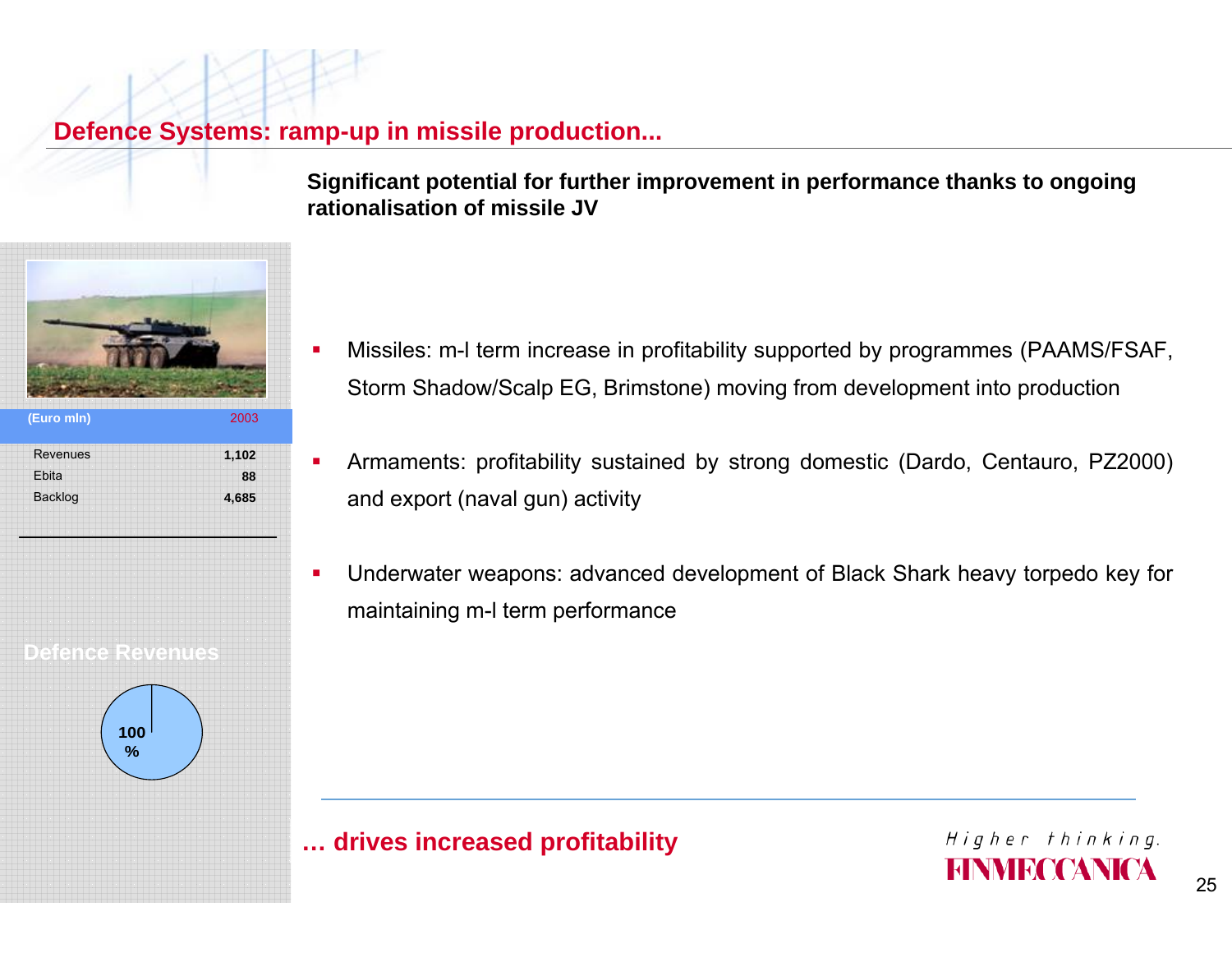#### **Non-core: strong commitment to exit Transport and Energy confirmed**

environment

![](_page_26_Figure_1.jpeg)

| Revenues       | 401 |
|----------------|-----|
| Ebita          | 24  |
| <b>Backlog</b> | 246 |
|                |     |
|                |     |

#### **Increasing European investment in rail infrastructure**

- Positive outcome for spin-off into combined civil engineering activities (Transport, Energy and Fincantieri shipbuilding) only with defined time-frame and clear exit route
- If outcome negative, Finmeccanica will pursue all other viable alternatives. Expressions of interest in Transport by other third parties
- Positive m-t trading outlook for Transport thanks to major European rail infrastructure investments and benefits of past restructuring

Energy strengthening its m-l term outlook thanks to selective technology

investments. IT still profitable despite weak demand and harsh competitive

![](_page_26_Picture_7.jpeg)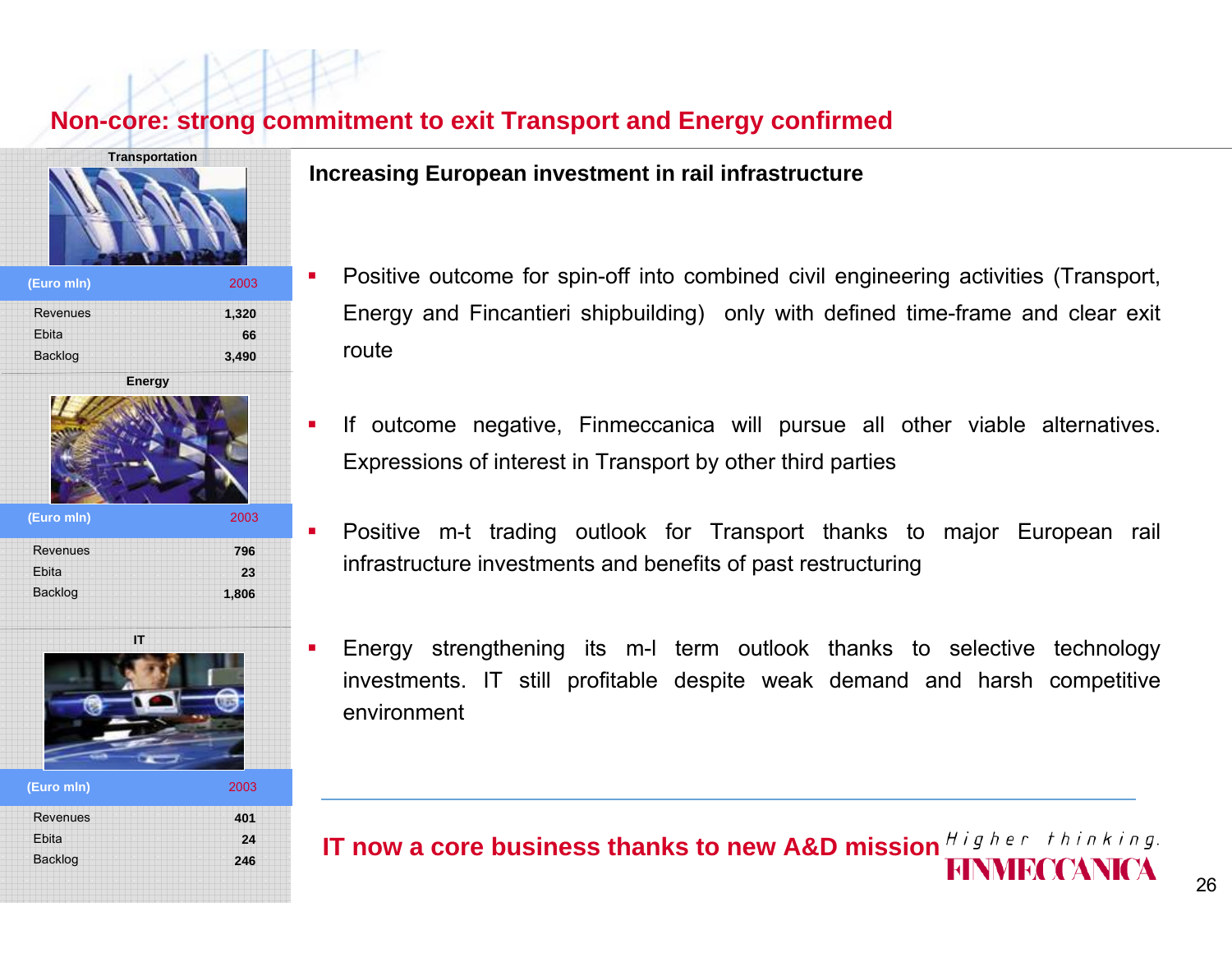#### **Agenda**

- ¾ **STRATEGY ON TRACK**
- ¾ **RECENT AEROSPACE & DEFENCE TRANSACTIONS**
- ¾ **FINANCIAL HIGHLIGHTS**
- ¾ **BUSINESS DIVISIONS OVERVIEW**

¾ **FINANCIALS** 

27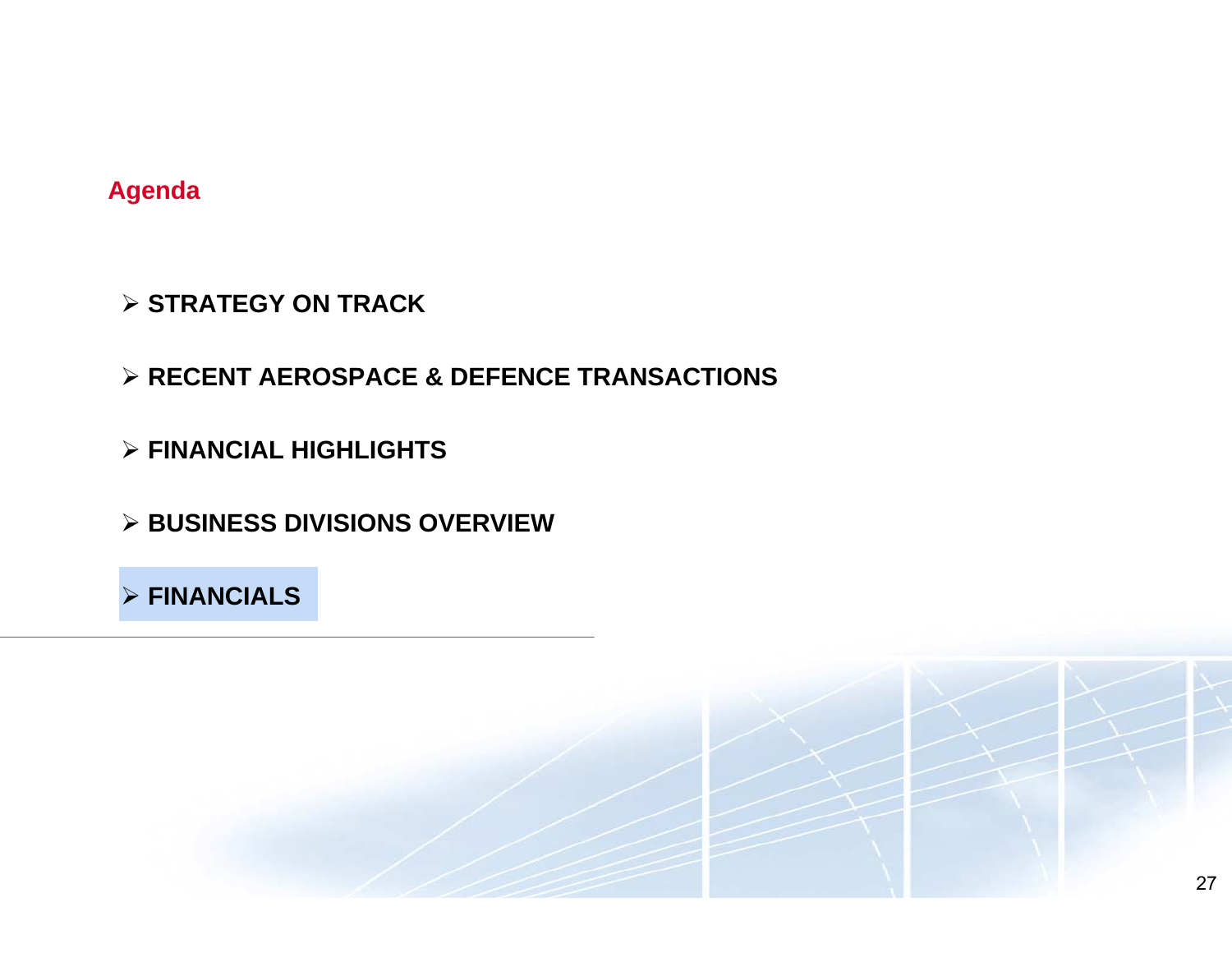#### **Profit & Loss**

| (EUR million)                                 | 9M 2004 | 9M 2003 | FY 2003  |
|-----------------------------------------------|---------|---------|----------|
| <b>REVENUES</b>                               | 6,088   | 5,724   | 8,279    |
| <b>VALUE OF PRODUCTION</b><br>                | 6,388   | 5,923   | 8,646    |
| Costs of goods and services                   | (4,057) | (3,794) | (5, 561) |
| <b>VALUE ADDED</b>                            | 2,330   | 2,129   | 3,085    |
| Labour cost<br>                               | (1,849) | (1,713) | (2, 340) |
| Other provisions                              | (13)    | (23)    | (34)     |
| Provisions for risks and charges              | (44)    | (50)    | (80)     |
| Other income (charges)                        | 72      | 64      | 158      |
| <b>EBITDA</b>                                 | 495     | 408     | 790      |
| Depreciation                                  | (206)   | (187)   | (267)    |
| Revenue from capital grants                   | 18<br>  | 21      | 26       |
| <b>EBITA</b>                                  | 307     | 241     | 549      |
| EBITA margin (%)                              | 4.8%    | 4.1%    | 6.4%     |
| Goodwill amortisation                         | (67)    | (61)    | (82)     |
| <b>EBIT</b>                                   | 240     | 180     | 467      |
| EBIT margin (%)                               | 3.8%    | 3.0%    | 5.4%     |
| Financial income (expenses)                   | (33)    | (30)    | (39)     |
| Exchange rate gains (losses)                  | (3)     | 705     | (6)      |
| Increase/decrease in the value of investments | 63      | 101     | 162      |
| of which STMicroelectronics                   | 88      | 79      | 41       |
| PROFIT BEFORE EXTRAORDINARY ITEMS AND TAX     | 268     | 252     | 584      |
| Extraordinary income (expenses)               | (60)    | (53)    | (173)    |
| <b>PRE-TAX PROFIT</b>                         | 207     | 198     | 411      |
| Tax                                           | (129)   | (129)   | (211)    |
| <b>NET PROFIT</b>                             | 78      | 69      | 199      |
| <b>Minority interests</b>                     | (1)     |         | (11)     |
| NET ATTRIBUTABLE PROFIT                       | 77      | 62      | 189      |

Higher thinking.

**FINMECCANICA**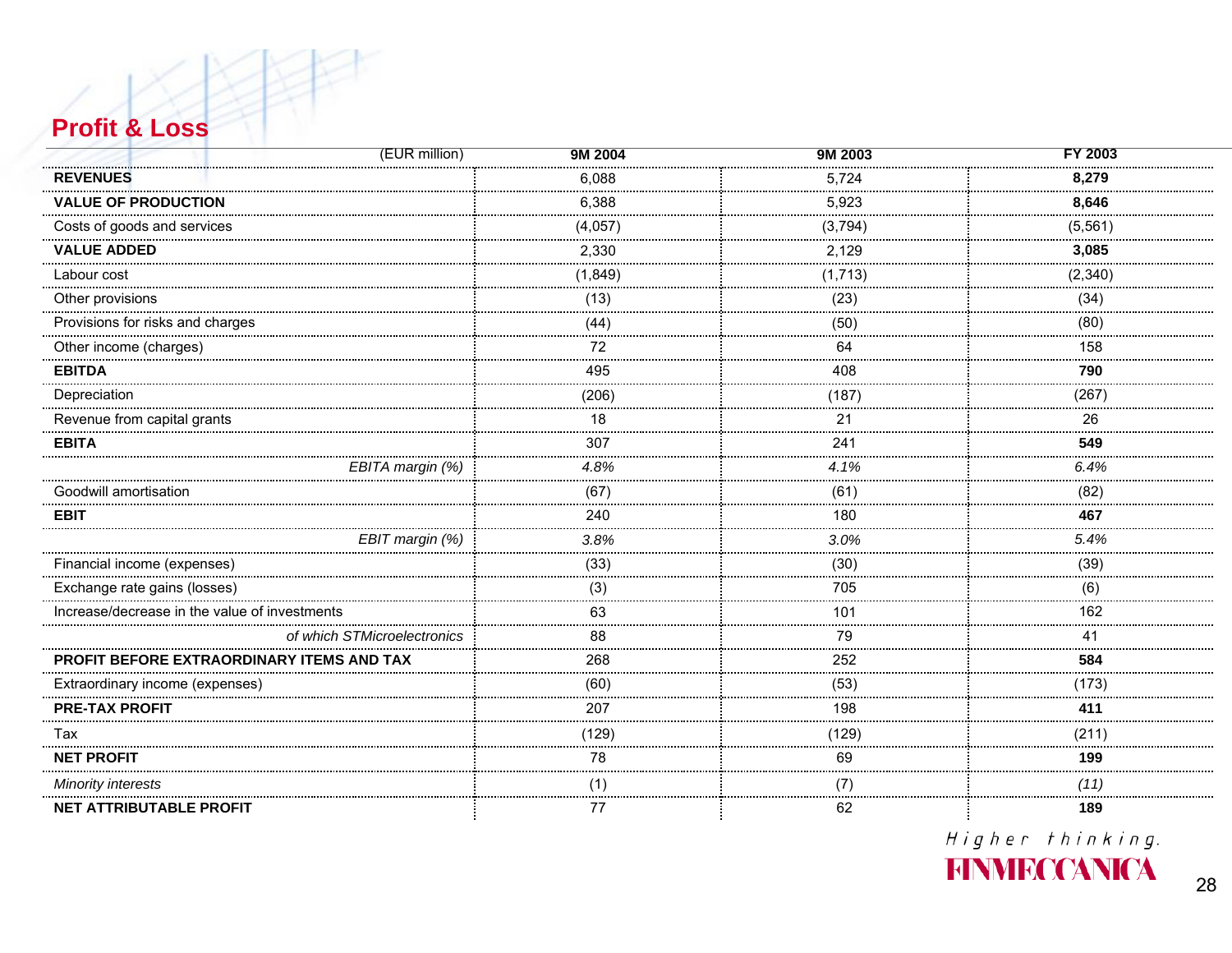#### **Balance Sheet**

| (EUR million)                        | 30.09.2004 | 31.12.2003 | 30.09.2003 |
|--------------------------------------|------------|------------|------------|
| Intangible assets                    | 1.194      | 1,198      | 1.222      |
| Tangible assets                      | 1,690      | 1,692      | 1,626      |
| Long-term investments                | 1,420      | 1.419      | 1.486      |
| <b>TOTAL NON-CURRENT ASSETS</b>      | 4,304<br>  | 4.310      | 4,333      |
| Inventory (net of progress billings) | 7.765      | 6,720      | 7.095      |
| Trade receivables                    | 3,070      | 3,328      | 3,030      |
| Other assets                         | 1,091      | 1,137      | 1,400      |
| Trade payables                       | (2,390)    | (2, 564)   | (2,577)    |
| Customer advances                    | (4, 332)   | (4, 232)   | (4,490)    |
| Provisions for risks and charges     | (1,100)    | (1, 108)   | (1,234)    |
| Other liabilities                    | (3, 442)   | (3,318)    | (2,911)    |
| <b>WORKING CAPITAL</b>               | 663        | (37)       | 313        |
| of which operating working capital   | 4,113      | 3,252      | 3,058      |
| STAFF SEVERANCE FUND                 | (725)      | (714)      | (712)      |
| <b>NET INVESTED CAPITAL</b>          | 4.242      | 3.559      | 3,934      |
| covered by:                          |            |            |            |
| <b>SHAREHOLDERS' EQUITY</b>          | 3,293      | 3,302      | 3,210      |
| <b>NET DEBT</b>                      | 949        | 256<br>    | 724        |
| <b>TOTAL</b>                         | 4,242      | 3,559      | 3,934      |

Higher thinking.<br>HINNIFICANICA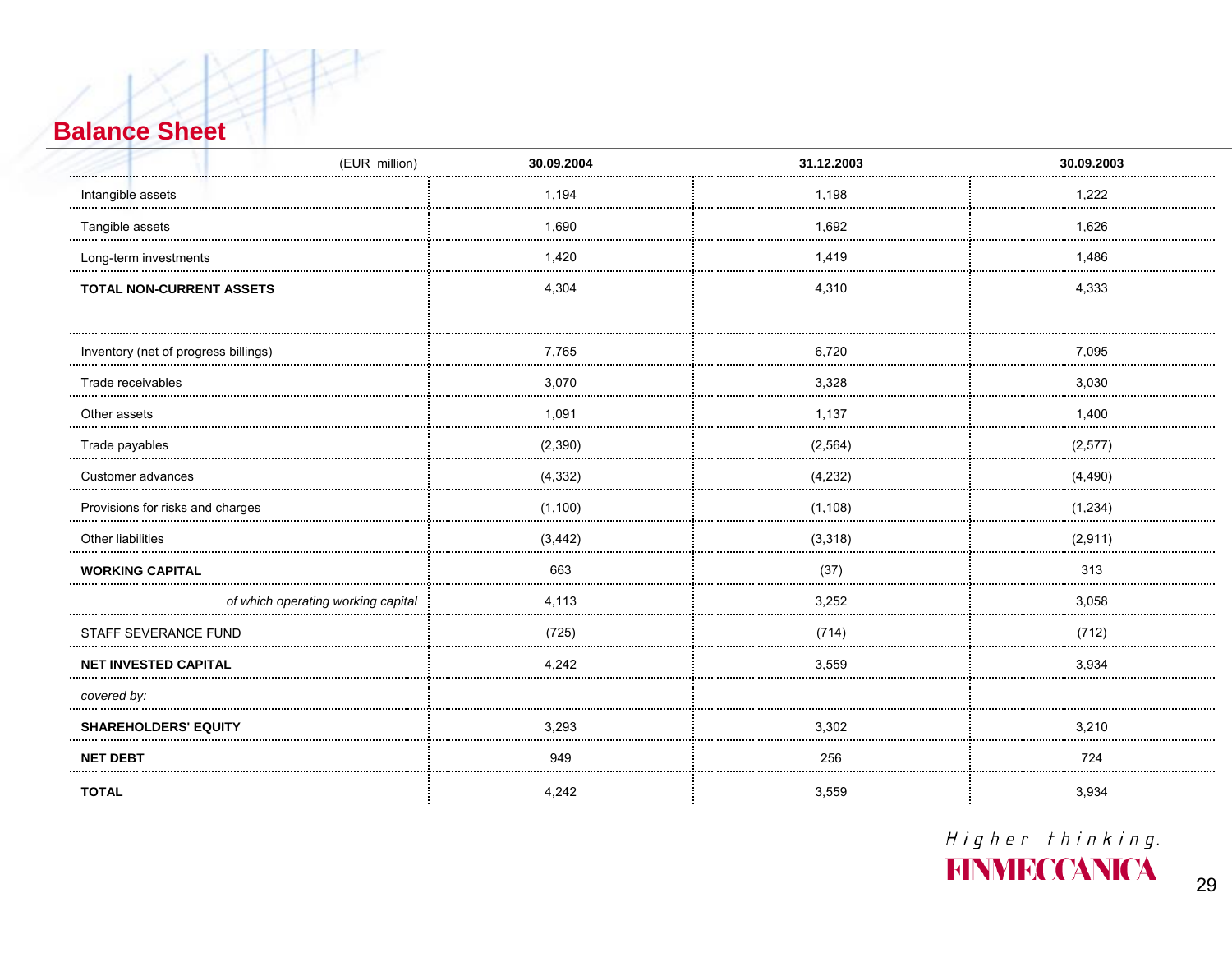#### **Divisions**

#### **9M 2004 RESULTS**

| (Eur mln)                     | <b>Aeronautics</b> | <b>Helicopters</b> | Space | <b>Defence</b><br><b>Electronics</b> | <b>Defence</b><br><b>Systems</b> | Transp. | Energy         | 1.7             | Other | Elim. | <b>TOTAL</b> |
|-------------------------------|--------------------|--------------------|-------|--------------------------------------|----------------------------------|---------|----------------|-----------------|-------|-------|--------------|
| Value of production           | 1.200              | 867                | 523   | 1.408                                | 748                              | 987     | 515            | 267             | 96    | (223) | 6.388        |
| EBITA                         | 75                 | 75                 | 9     | 97                                   | 42                               | 41      | 19             | 9               | (60)  |       | 307          |
| EBITA Margin (%)              | 6,3%               | 8,7%               | 1,7%  | 6,9%                                 |                                  |         | 5,6% 4,2% 3,7% | 3,4%            | n.s   |       | 4,8%         |
| <b>EBIT</b>                   | 69                 | 68                 | 4     | 69                                   | 27                               | 37      | 19             | $\overline{7}$  | (60)  |       | 240          |
| Depreciation and amortisation | 62                 | 20                 | 30    | 72                                   | 32                               | 23      | 9              | 10 <sup>°</sup> | 15    |       | 273          |
| New orders                    | 586                | 394                | 354   | 1.063                                | 382                              | 1.332   | 128            | 277             | 86    | (172) | 4.430        |
| Order backlog                 | 3.611              | 2.710              | 1.006 | 3.319                                | 4.303                            | 3.840   | 1.454          | 262             | 108   |       | 20.613       |
| Headcount                     | 10.619             | 4.463              | 3.630 | 11.819                               | 4.140                            | 5.955   | 2.492          | 2.728           | 839   |       | 46.685       |

Higher thinking. **FINNIFCCANICA**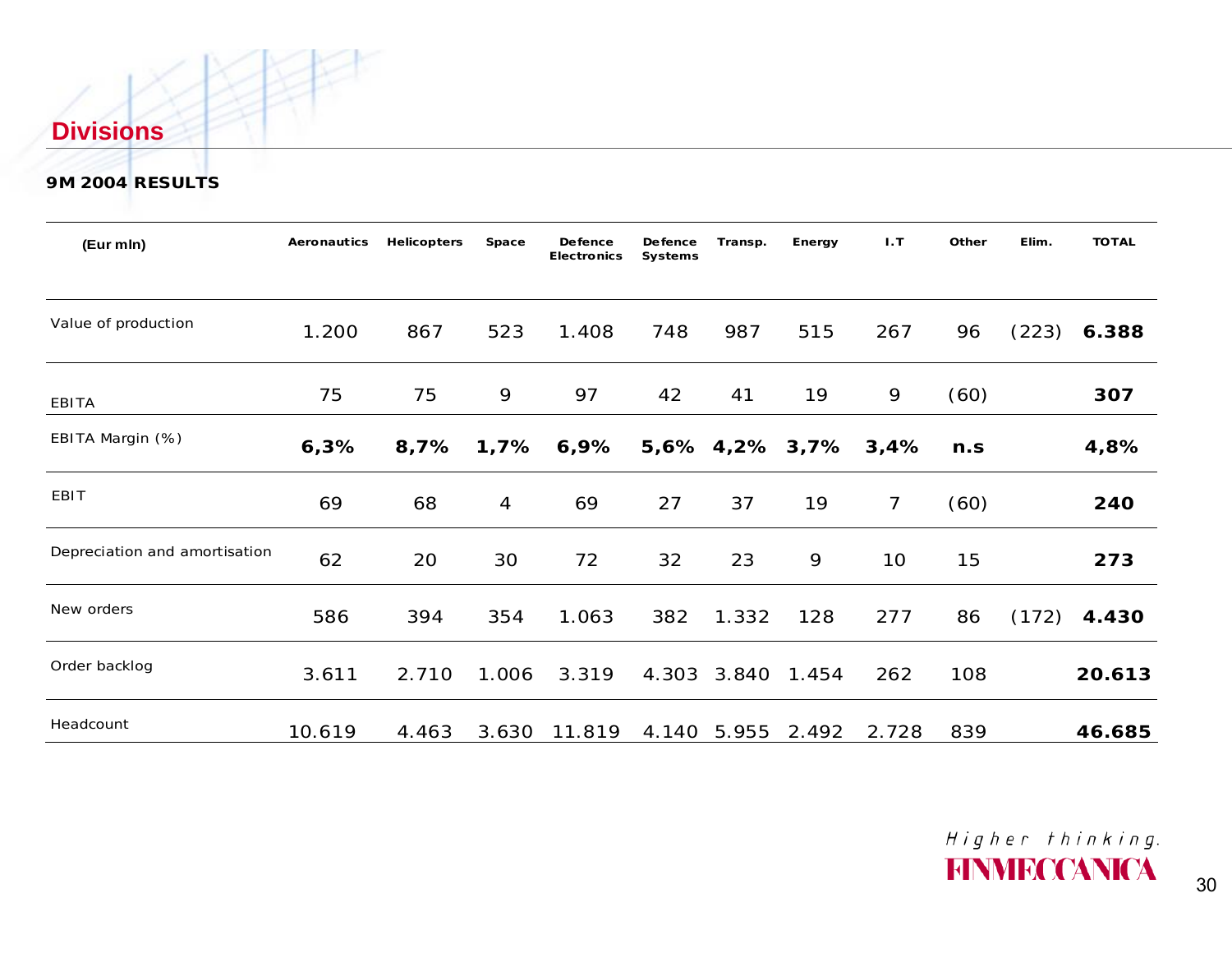#### **Divisions**

#### **9M 2003 RESULTS**

| (Eur mln)                     | Aeronautics | <b>Helicopters</b> | Space | Defence<br><b>Electronics</b> | Defence<br><b>Systems</b> | Transp.             | Energy          | 1.7             | Other | Elim. | TOT.             |
|-------------------------------|-------------|--------------------|-------|-------------------------------|---------------------------|---------------------|-----------------|-----------------|-------|-------|------------------|
| Value of production           | 860         | 937                | 486   | 1.246                         | 705                       | 917                 | 590             | 282             | 102   | (202) | 5.9 <sup>°</sup> |
| <b>EBITA</b>                  | 44          | 88                 | (37)  | 70                            | 42                        | 38                  | 25              | 16              | (45)  |       | 24               |
| EBITA Margin (%)              | 5,1%        | 9,4%               | -7,6% | $5,6\%$                       |                           | 6,0% 4,1% 4,2% 5,7% |                 |                 | n.s   |       | 4,1              |
| EBIT                          | 42          | 81                 | (44)  | 44                            | 27                        | 35                  | 25              | 15              | (45)  |       | 18               |
| Depreciation and amortisation | 39          | 22                 | 36    | 63                            | 31                        | 23                  | 10 <sup>1</sup> | 10 <sup>°</sup> | 14    |       | 24               |
| New orders                    | 775         | 495                | 492   | 1.182                         | 752                       | 1.334               | 336             | 331             | 99    | (192) | 5.6(             |
| Order backlog                 | 3.712       | 3.071              | 1.286 | 3.457                         |                           | 4.254 3.544 1.674   |                 | 354             | 100   |       | 21.4             |
| Headcount                     | 10.468      | 4.427              | 3.754 | 11.988                        | 4.162                     | 5.811               | 2.650 2.770     |                 | 890   |       | 46.9             |

Higher thinking.<br>HINNIFICANICA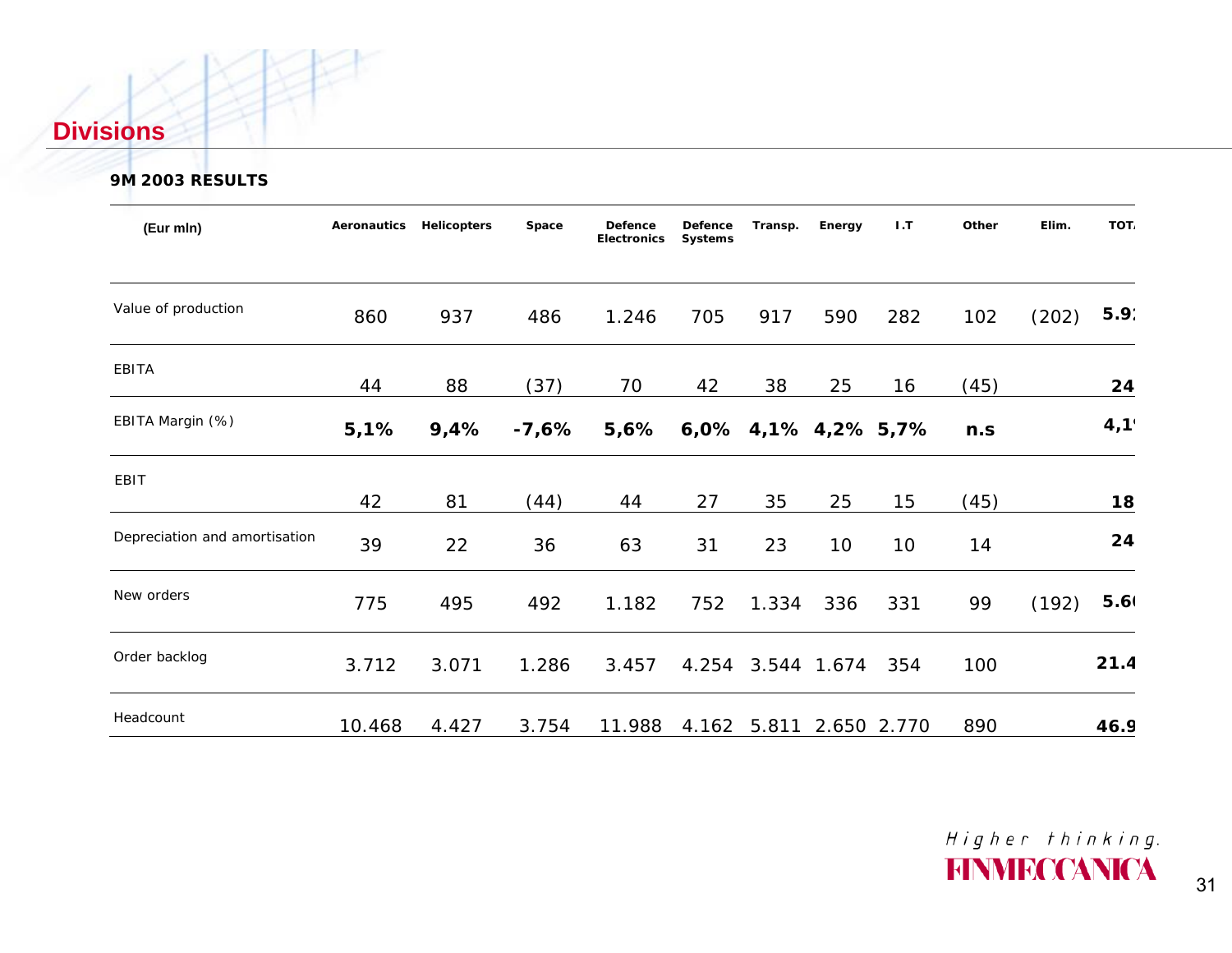#### **Divisions**

#### **FY 2003 RESULTS**

| (Eur mln)                        | Aeronautics | Helicopters | Space | Defence<br>Electronics | Defence<br>Systems | Transport | Energy, IT,<br>Other Corporate | Elim. | <b>TOTAL</b> | Energy          | IT    |
|----------------------------------|-------------|-------------|-------|------------------------|--------------------|-----------|--------------------------------|-------|--------------|-----------------|-------|
| Value of production              | 1,318       | 1,297       | 767   | 1,858                  | 1,102              | 1,320     | 1,276                          | (292) | 8,646        | 796             | 401   |
| <b>EBITA</b>                     | 137         | 137         | 14    | 160                    | 88                 | 66        | (53)                           |       | 549          | 23              | 24    |
| EBITA margin (%)                 | 10.4%       | 10.6%       | 1.8%  | 8.6%                   | 8.0%               | 5.0%      | (4.2%)                         |       | 6.4%         | 2.9%            | 6.0%  |
| EBIT                             | 133         | 128         | 5     | 127                    | 68                 | 61        | (55)                           |       | 467          | 23              | 23    |
| Depreciation and<br>amortisation | 59          | 30          | 46    | 92                     | 41                 | 31        | 50                             |       | 349          | 13              | 15    |
| New orders                       | 1,401       | 897         | 672   | 1,940                  | 1,594              | 1,717     | 1,170                          | (255) | 9,136        | 676             | 382   |
| Order backlog                    | 4,075       | 3,103       | 1,189 | 3,588                  | 4,685              | 3,490     | 2,146                          |       | 22,276       | 1,806           | 246   |
| Capital spending*                |             |             |       |                        |                    |           |                                |       |              |                 |       |
|                                  | 144         | 16          | 20    | 73                     | 37                 | 19        | 37                             |       | 346          | 10 <sup>°</sup> | 8     |
| Research &<br>Development        | 241         | 223         | 105   | 402                    | 228                | 31        | 21                             |       | 1,251        | 5               | 12    |
| Headcount                        | 10,443      | 4,496       | 3,792 | 11,904                 | 4,140              | 5,836     | 6,250                          |       | 46,861       | 2,573           | 2,793 |

Higher thinking.